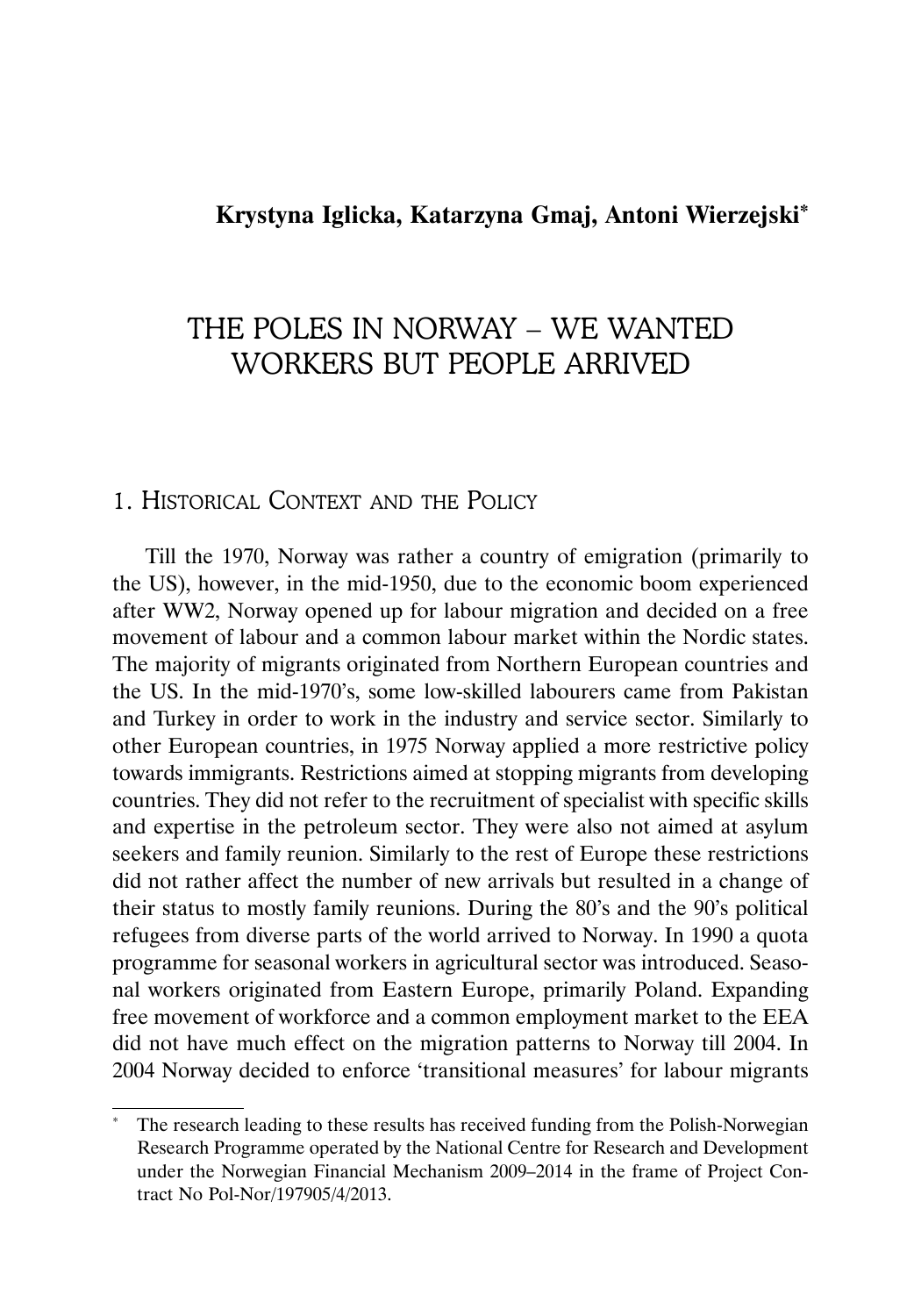originating from the new EU member states. EU-8 citizens got access to the labour market on the basis of an offer of a full-time position for one year. Wage and working conditions were required to be similar to ones provided for a Norwegian worker. The transition period was continued to May 2009. Measures implemented in this period aimed at limiting social dumping, but they applied only to individual labour migrants working in Norwegian based companies or to workers hired out from a subcontracting company based in Norway. The law did not refer to 'service providers'. Therefore employees working for subcontracting companies, temporary work agencies based in Poland, and workers who worked as independent contractors, as service providers, were not covered by collective agreement on wages, which are generally applicable in Norway. Companies using the services of subcontractors could pay their workers less and even could not honour the regulations of the health, safety and working environment act (Baba and Dahl-Jørgensen 2010).

The most recent Immigration Act of 15 May 2008 (with some insignificant changes introduced later), together with the corresponding Immigration Regulation entered into force on 1 January 2010. The Act regulates the entry of foreigners into Norway and their right to residence and work. It refers to four main categories of immigrants from third countries:

- labour migrants, i.e. persons who have received a concrete job offer;
- persons with close family ties to somebody residing in Norway;
- students, trainees, au pairs and participants in exchange programmes;
- refugees and persons who qualify for residence permit on humanitarian grounds (Thorud et al. 2013).

## 2. THE CONTEXT OF THE POLISH POST-EU-ACCESSION IMMIGRATION TO NORWAY: LABOUR AND FAMILY

The Norwegian transitional restrictions<sup>1</sup> on labour migration from EU's new member states that were in operation between 2004 and 2009 provide us with a unique source of data. Although the transitional restrictions were revoked on May 1 2009, the registry scheme was in operation until September 30

<sup>&</sup>lt;sup>1</sup> The restrictions required that workers from accession countries had to apply for residency permit in order to work in Norway, and demanded that they had to show work contracts stating full time work and Norwegian wage level. They also restricted migrants' access to unemployment benefits during their first year of residence. Unlike transitional restrictions in most other European countries, there were no quotas or labour market demands testing.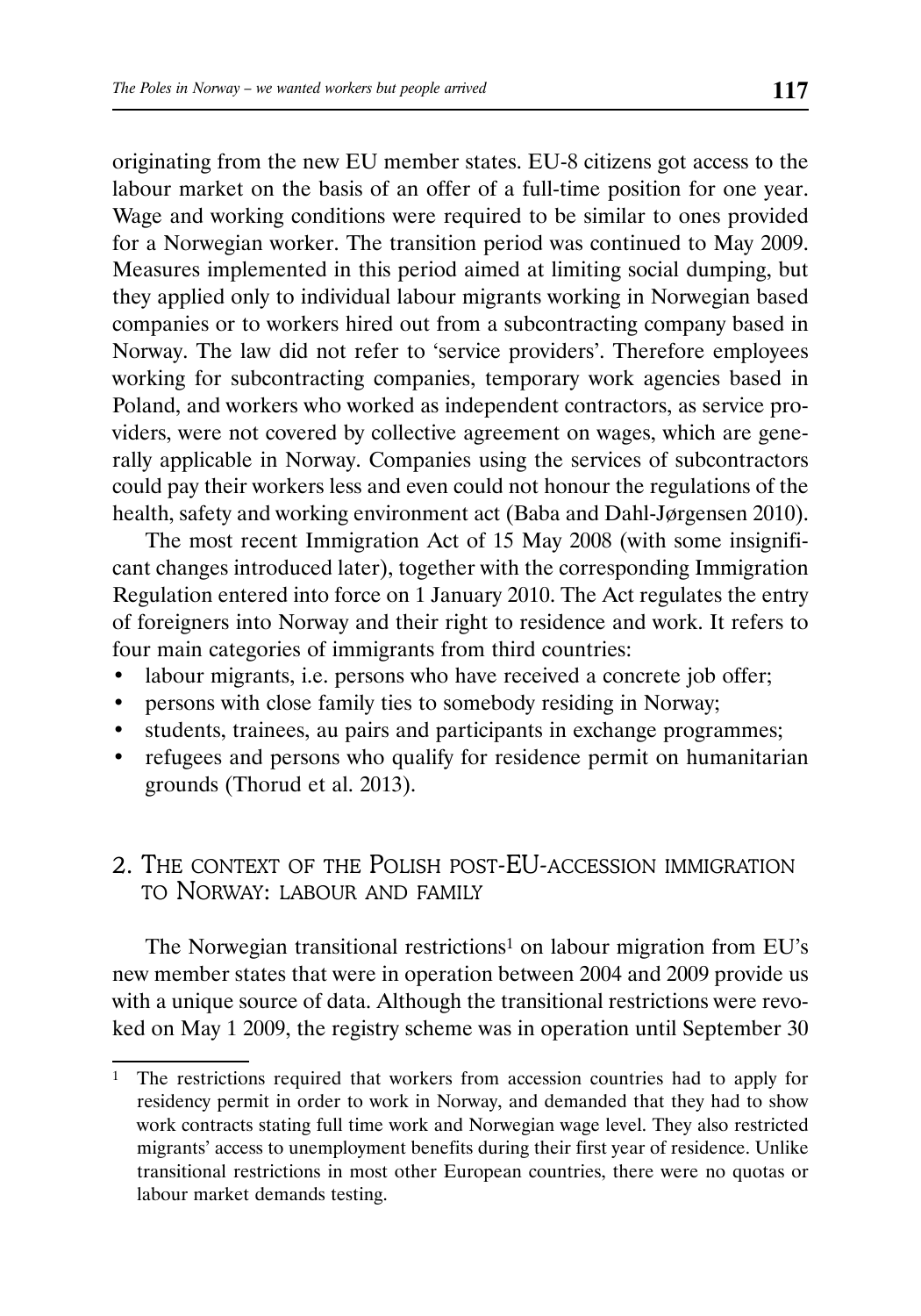the same year. From 2004 until the registry scheme was changed, a total of 141 926 CEE citizens – of which 91 325 from Poland – were granted residency permits in Norway. Another 13 270 Polish citizens – almost exclusively women and children – were granted residency based on family reunion with someone working in Norway between 2004 and 2009 (Norwegian Directorate of Imigration). Family migrants are not included in the following analysis, but table 2 provides information on the share of workers within each industry who are registered as reference persons for family migrants.

### Table 1

New residency permits granted to Polish citizens each year, percentage of each cohort who held valid permits by the end of each subsequent year, and number of people from each cohort who held valid permits by September 30 2009.  $N = 91$  325

| Year<br>of first | <b>New</b> | % who still had a valid permit<br>at the end of each year (in $\%$ ) | Valid permits<br>by 30.09.2009 |      |      |      |      |         |
|------------------|------------|----------------------------------------------------------------------|--------------------------------|------|------|------|------|---------|
| permit           | permits    | 2004                                                                 | 2005                           | 2006 | 2007 | 2008 | $\%$ | N       |
| 2004             | 7 5 4 4    | 74                                                                   | 59                             | 53   | 47   | 40   | 37   | 2 766   |
| 2005             | 10 141     |                                                                      | 78                             | 60   | 53   | 44   | 41   | 4 1 1 6 |
| 2006             | 20 190     |                                                                      |                                | 82   | 58   | 48   | 44   | 8889    |
| 2007             | 25 689     |                                                                      |                                |      | 79   | 49   | 41   | 10 634  |
| 2008             | 22 268     |                                                                      |                                |      |      | 69   | 37   | 8 1 4 8 |
| 2009             | 5 4 9 3    |                                                                      |                                |      |      |      | 85   | 4 6 5 5 |
| Total            | 91 325     |                                                                      |                                |      |      |      | 43   | 39 208  |

Source: Friberg's calculations based on the Norwegian Directorate of Immigration's database over Polish citizens granted residency permits in Norway between 2004 and 2009.

Before we start to describe more in-depth the presence of Polish immigrants in Norway, it is worth to recall at least two definitions that the Norwegians refer to, both in terms of statistics and more general in terms of studies on migration. The first definition is related with the term *immigrants*. Immigrants are persons born abroad with two foreign-born parents. The second term used in Norway is *Norwegian-born persons with immigrant parents*. They are persons born in Norway with two immigrant parents (Statistics Norway).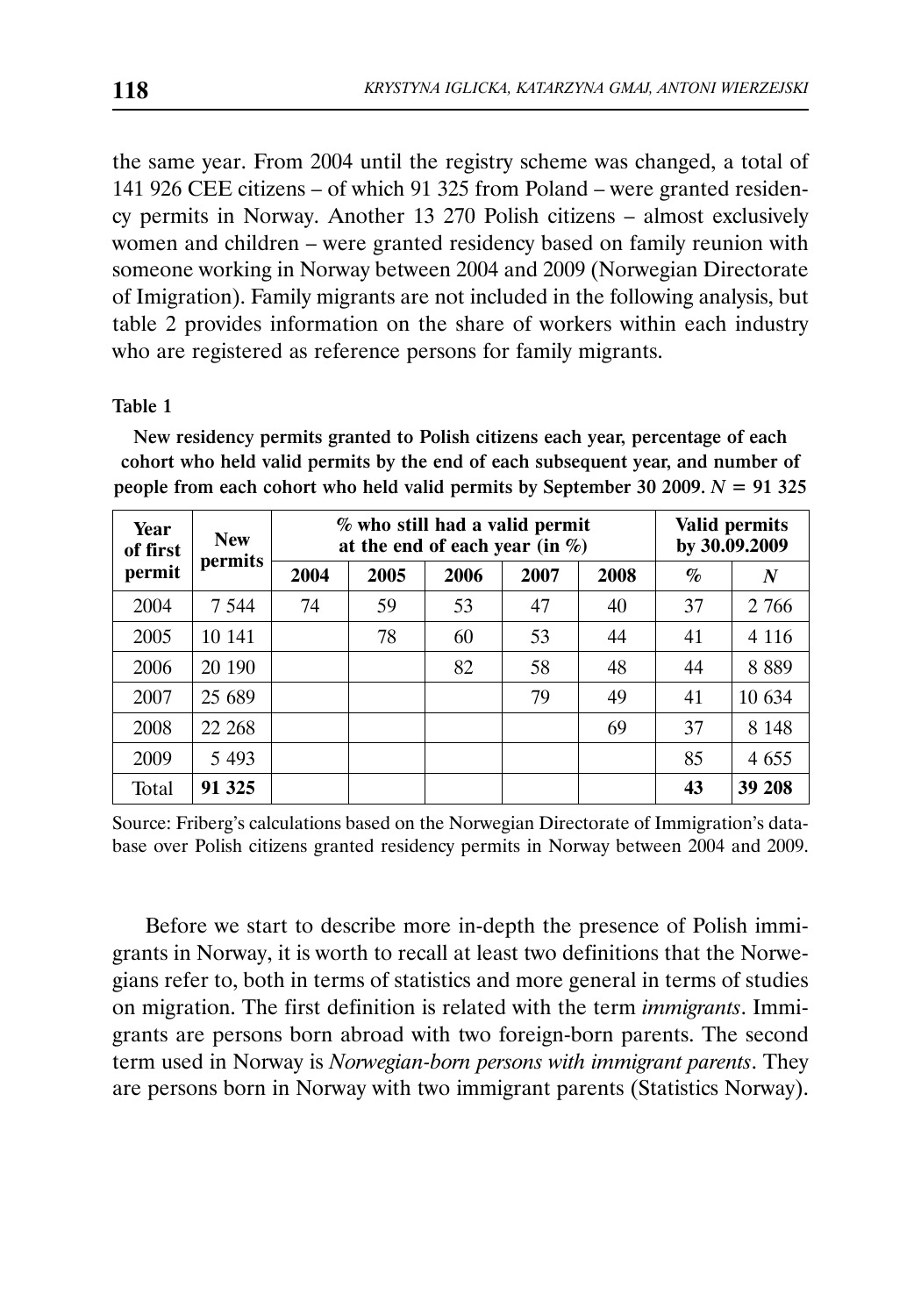#### Table 2

Total share and gender ratio by sector of employment for all Polish migrants 2004–2009 (*N* = 81 853). Currently (30.09.2009) valid permits by sector of employment ( $N = 36$  130). Stayer ratio and family reunion for the 2005 cohort by sector of employment  $(N = 8, 507)$ .

| Sector<br>of Employment                                | All<br>migrants<br>2004-2009<br>$(N=81853)$ | Gender<br>ratio M/F | <b>Current</b><br>valid<br>$(N=81853)$ $(N=36130)$ | 2005 cohort<br>Stayer ratio<br>$(N=8507)$ | 2005<br>cohort Fam<br>reunion<br>$(N=8507)$ |
|--------------------------------------------------------|---------------------------------------------|---------------------|----------------------------------------------------|-------------------------------------------|---------------------------------------------|
| Construction<br>and related work                       | 27                                          | 91/9                | 32                                                 | 62                                        | 17                                          |
| Agriculture, fishing<br>and fish farming               | 24                                          | 64/36               | 8                                                  | 14                                        | 3                                           |
| Temp agency work<br>and related services               | 22                                          | 95/5                | 27                                                 | 64                                        | 14                                          |
| Industrial manufac-<br>turing, mining and<br>petro.    | 14                                          | 92/8                | 19                                                 | 60                                        | 15                                          |
| Retail trade, hotels<br>and restaurants                | 10                                          | 73/27               | 11                                                 | 44                                        | 14                                          |
| Other services<br>(IT, health care,<br>education etc.) | 3                                           | 66/34               | 3                                                  | 38                                        | 11                                          |
| Total                                                  | 100                                         | 83/17               | <b>100</b>                                         | 42                                        | 11                                          |

Source: Friberg's calculations based on the Norwegian Directorate of Immigration's database over Polish citizens granted residency permits in Norway between 2004 and 2009.

Figure 1



### Immigrants and Norwegian-born with two immigrant parents. Country background, 1990–2013

Source: Thorud et al. 2013: 36.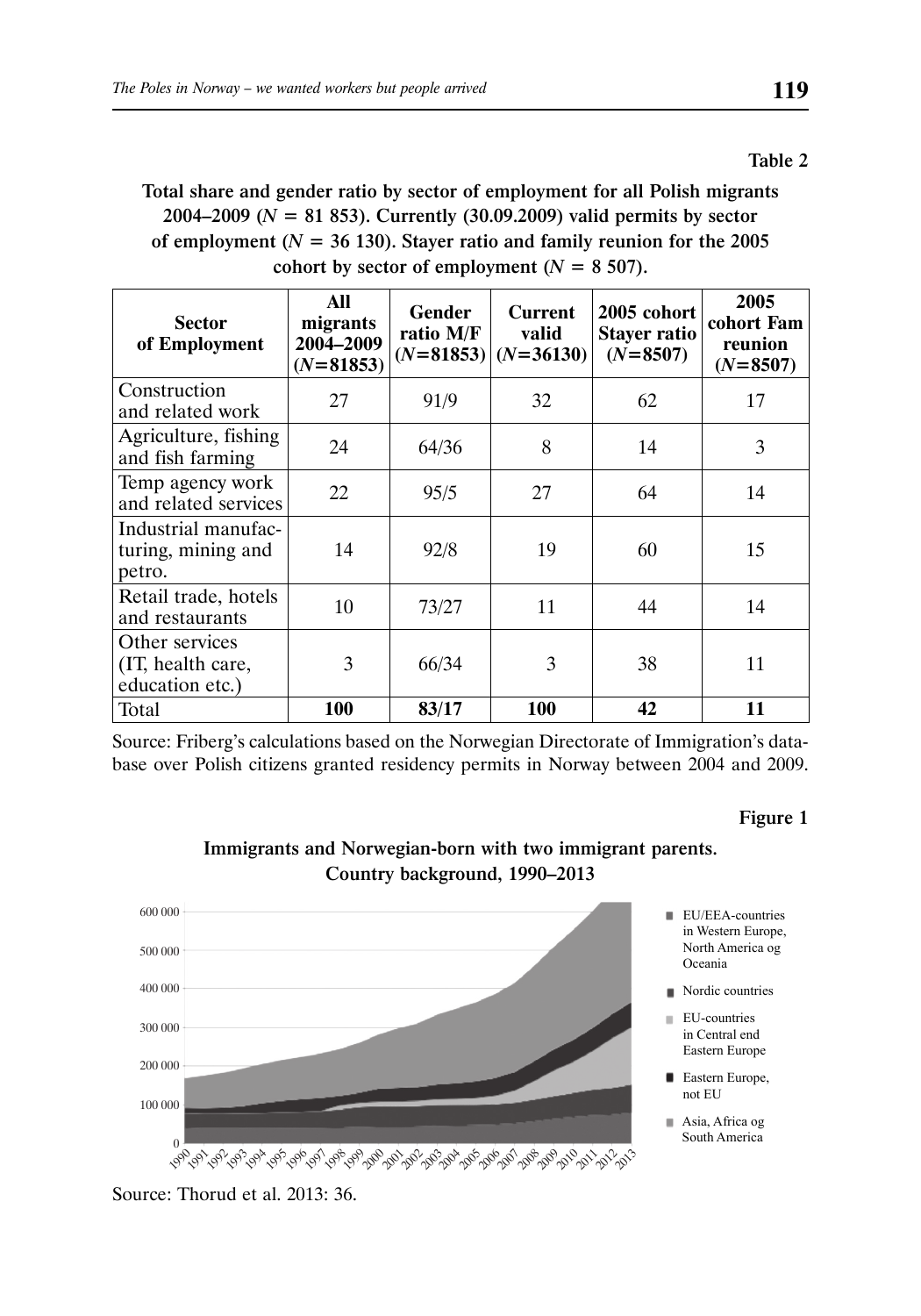Immigrants and Norwegian-born persons with immigrant parents represent all together more than 13 per cent of the resident population of Norway (2013). Since the late 1960s, with the exception of 1989, Norway has had net immigration (Thorud et al. 2012: 5, 9). What can be said about the recent composition of resident immigrants is that the largest country of their origin is Poland with 82 601 persons. The next country is Sweden (37 467 persons), however the Swedish do not even reach a half of the Polish number (stock at the 1 January 2013, Statistics Norway). (Friberg 2013: 11).

Table 3

| Country   | <b>Number</b> | <b>Increase</b><br>from 2012<br>to 2013 | Percentage of all immigrants<br>and Norwegian-born persons<br>with immigrant parents |
|-----------|---------------|-----------------------------------------|--------------------------------------------------------------------------------------|
| Poland    | 82 601        | 10 498                                  | 11,6                                                                                 |
| Sweden    | 37 467        | 889                                     | 5,3                                                                                  |
| Pakistan  | 33 634        | 897                                     | 4,7                                                                                  |
| Somalia   | 33 117        | 3 7 2 2                                 | 4,7                                                                                  |
| Lithuania | 30 540        | 6 5 9 9                                 | 4,3                                                                                  |
| Iraq      | 29 614        | 679                                     | 4,2                                                                                  |
| Germany   | 26 398        | 715                                     | 3,7                                                                                  |
| Vietnam   | 21 351        | 480                                     | 3,0                                                                                  |
| Denmark   | 20 304        | 481                                     | 2,9                                                                                  |
| Iran      | 18 861        | 948                                     | 2,6                                                                                  |

Immigrants and Norwegian-born persons with immigrant parents: the ten largest groups as of 1 January 2013

Source: Statistics Norway.

The Polish people constitute the largest group of immigrants in many municipalities (211 out of 429), and in 16 out of 19 counties (Statistics Norway Reports. 2013/37).

How has it come that from a few thousand Polish political refugees in the 80's and seasonal workers arriving to Norway in the 90's on the basis of bilateral agreements on temporary work in agriculture, the stock of Polish immigrants has increased so dramatically?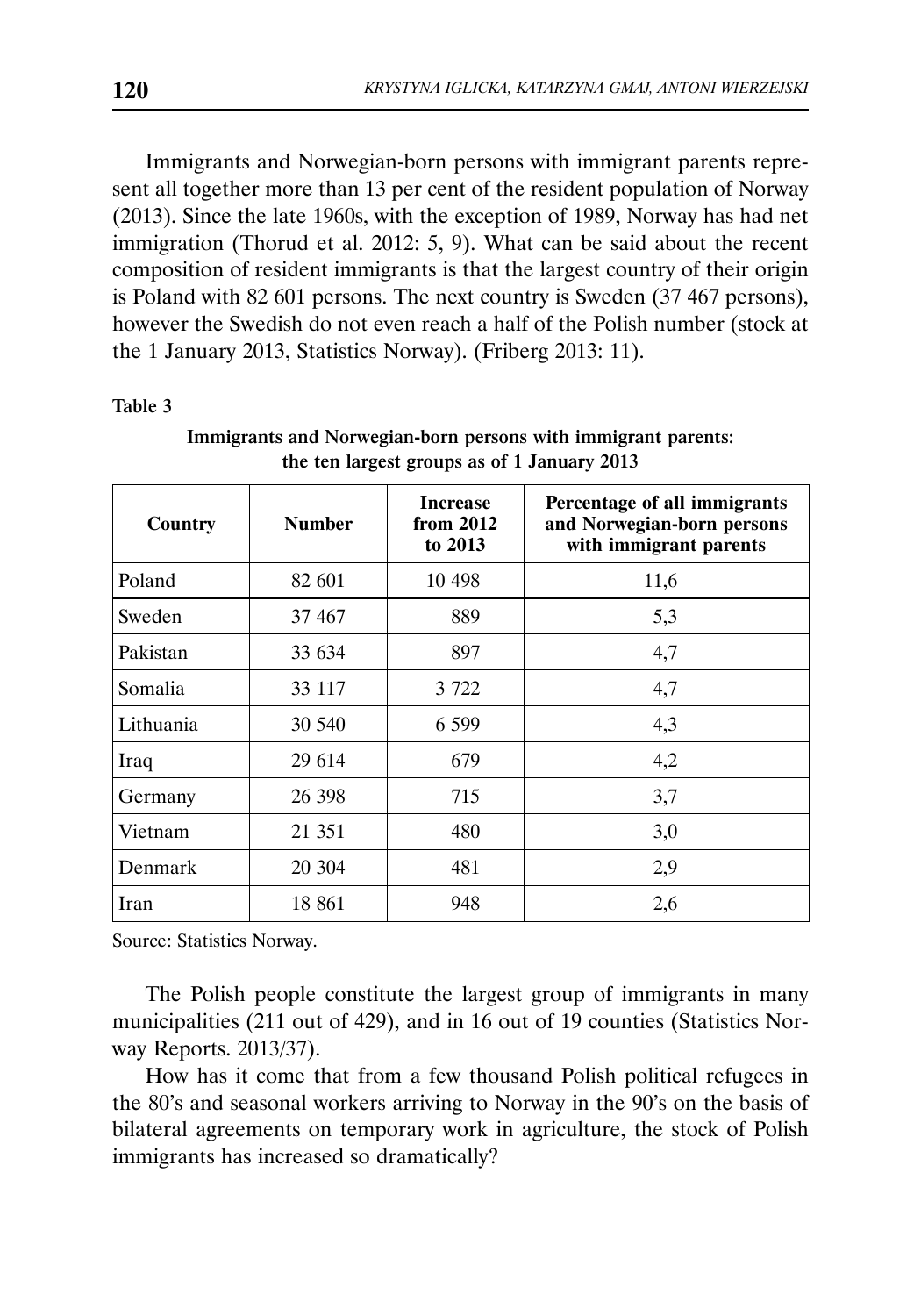#### Table 4

## Polish immigrants and Norwegian-born to Polish parents. Selected municipalities, 1 January 2012

| <b>Municipality</b> | <b>Number of Poles</b> | <b>Position among immigrants</b><br>in municipality |
|---------------------|------------------------|-----------------------------------------------------|
| Oslo                | 12 180                 | 4                                                   |
| Bergen              | 4 2 8 1                |                                                     |
| Stavanger           | 2 5 8 8                |                                                     |
| <b>B</b> ærum       | 2 8 7 6                | 1                                                   |
| Trondheim           | 1 5 3 6                |                                                     |
| Drammen             | 1 3 8 8                | $\overline{c}$                                      |
| Kristiansand        | 845                    | $\overline{c}$                                      |
| Fredrikstad         | 1 0 6 6                | $\overline{2}$                                      |
| Asker               | 1 4 6 5                |                                                     |

Source: Statistics Norway.

Table 5

### Polish immigrants and Norwegian-born to Polish parents, by sex, 2003–2013

| 1 January, Year | <b>Males</b> | <b>Females</b> |
|-----------------|--------------|----------------|
| 2003            | 2 6 4 3      | 4 6 6 0        |
| 2004            | 2 7 18       | 4 8 7 2        |
| 2005            | 3 7 1 1      | 5 2 2 2        |
| 2006            | 5 9 9 5      | 5 8 6 9        |
| 2007            | 11 442       | 7 3 9 2        |
| 2008            | 21 583       | 10 4 8 6       |
| 2009            | 29 971       | 14 5 11        |
| 2010            | 33 949       | 18 176         |
| 2011            | 38 792       | 21 818         |
| 2012            | 46 790       | 25 313         |
| 2013            | 53 778       | 28 823         |

Source: Statistics Norway.

There is no need, for the purpose of this paper, to concentrate on factors pushing Poles out of Poland. Therefore we will concentrate on factors attracting Polish immigrants from the Norwegian side. The most visible incentive is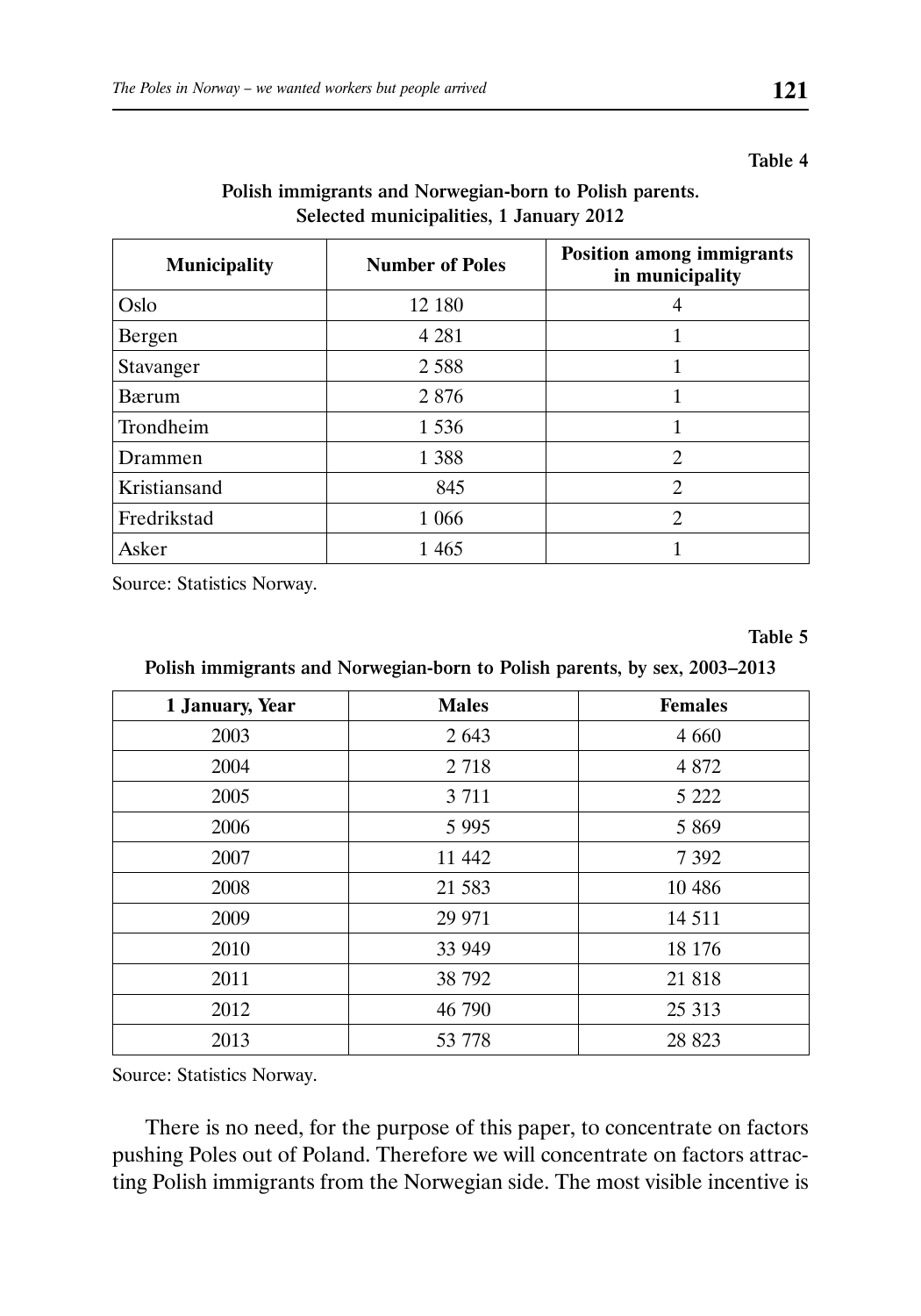the average gross hourly wage, which is several times higher than the Polish one. Although wages and working conditions offered to migrants are below those of native residents, still the conditions stay attractive in terms of absolute earnings, especially when money are sent back to families remaining in Poland. Furthermore, unemployment level even during the financial crises faced by Europe, in Norway has sustained below 3 per cent. The final factor is related to social and structural changes observed within the Norwegian labour market. They increased the demand and reduced the supply for jobs that were expected to be redundant in the modern economy. These changes refer to five sectors that appeared to be the most important for Polish migrant workers, namely: construction, temporary staffing, domestic services, shipyards and agriculture. The jobs offered to Poles belong to the category of boring physical labour at low rates and under flexible conditions (Friberg 2013).

As former research has shown, Polish post-accession migration to Norway has been related to restructuring of labour intensive sectors such as constructions, and increasing informalisation and casualisation of labour relations (Sassen 2005) that have traditionally been strongly regulated in Norway. A strict separation between standard and atypical forms of employment is characteristic for Norwegian labour market. Polish workers find employment mainly in two niche sectors – constructing and cleaning (Friberg 2013).

Referring to the results of two surveys that were conducted among Polish migrants in Oslo in 2006 and 20102 (Friberg 2012b) it can be said that there are certain trends towards formalization of employment relations. Illegal employment (which was a case of jobs undertaken within services provided for private households) is becoming less significant.

However, these trends differ in their intensity with regards to the type of sectors. The biggest changes have occurred within cleaning sector and sectors outside the two Polish niches. Less significant changes have been observed in constructions. The same is true in case of mobility from atypical forms of employment to permanent legal jobs in Norwegian companies. In the year 2010 almost half of respondents engaged in jobs outside construction and cleaning sectors had permanent employment. In case of construction workers only 19 per cent and in case of domestic services 17 per cent. However, relative improvement was more significant among cleaning workers (see the table 6 below). The above mentioned differences among workers engaged in

<sup>2</sup> Two surveys conducted with the use of respondent-driven sampling (RDS). In each more than 500 migrants staying in Oslo were interviewed.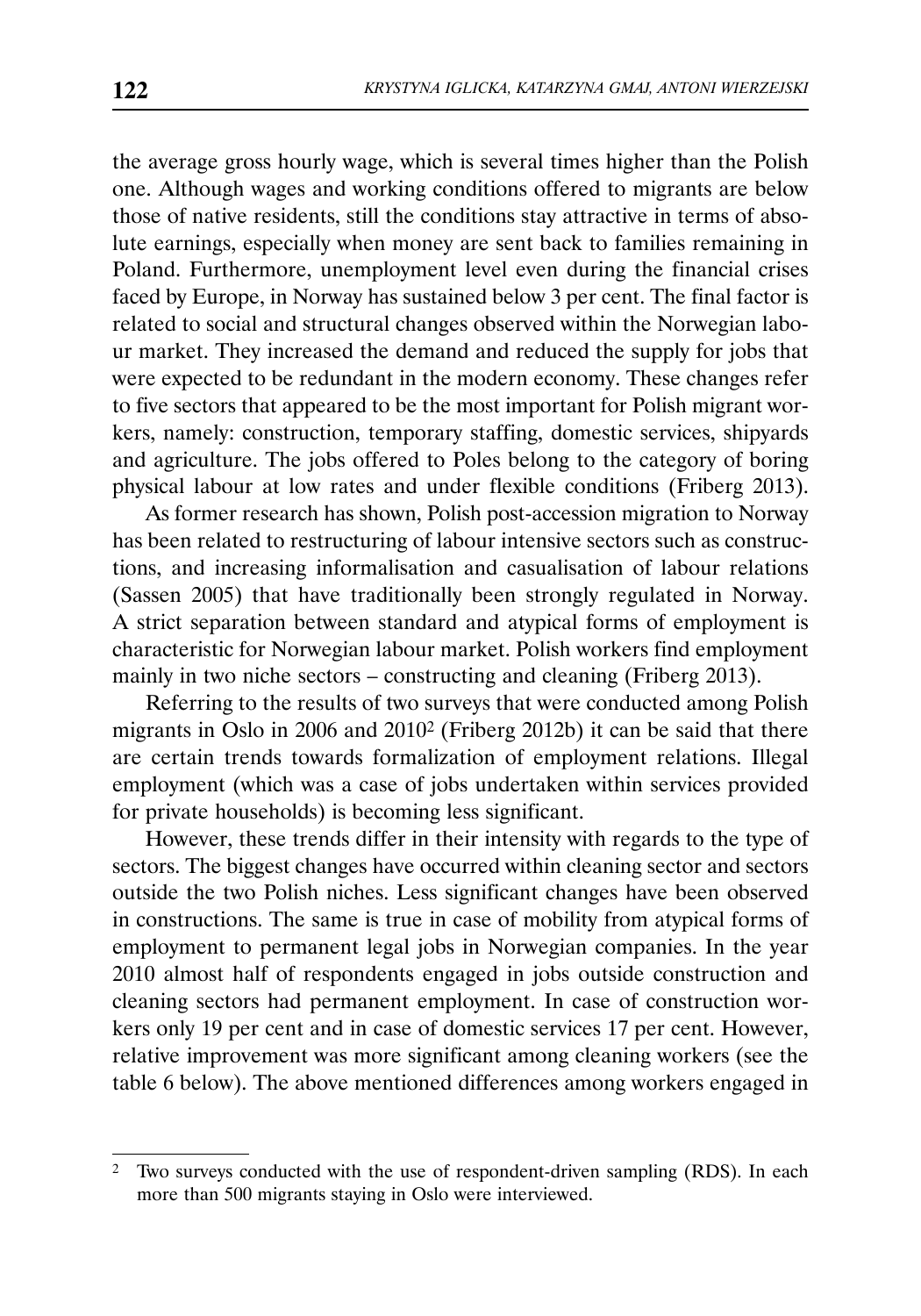particular sectors are explained in terms of their language skills and working environment:

'(…) contrary to the most cleaners and workers in other sectors, most Polish construction workers reported that they only worked alongside other Poles and that at work they spoke only Polish, a testament to work organizations in the construction industry strictly separated along lines of language and nationality' (Friberg 2012b: 320).

#### Table 6

|                                                                                                |                   | <b>Construction work</b> |                   | <b>Cleaning</b>  | Other            |                  |  |
|------------------------------------------------------------------------------------------------|-------------------|--------------------------|-------------------|------------------|------------------|------------------|--|
| <b>Terms</b><br>of employment                                                                  | 2006<br>$(n=289)$ | 2010<br>$(n=292)$        | 2006<br>$(n=108)$ | 2010<br>$(n=81)$ | 2006<br>$(n=57)$ | 2010<br>$(n=81)$ |  |
| Permanent legal<br>jobs in Norwegian<br>companies                                              | 15                | 19                       | 3                 | 17               | 20               | 48               |  |
| Temporary and<br>atypical legal<br>employment (posted<br>subcontractors,<br>agency work, etc.) | 54                | 52                       | 11                | 25               | 44               | 42               |  |
| Illegal employment<br>(have no written<br>contract and do not<br>pay tax)                      | 32                | 28                       | 86                | 58               | 37               | 10               |  |
| Total                                                                                          | 100               | 100                      | 100               | 100              | 100              | 100              |  |

Sectors and terms of employment in 2006 and 2010 compared. Per cent

Source: Friberg 2012b.

The results of the surveys supported by the findings of qualitative study conducted among employers and migrant workers within the construction sector led Jon Horgen Friberg (2012b) to conclusion that Polish workers are perceived by employers as hard-working but unable to think independently. Since they are rarely able to carefully assess each applicant individually, temporary workers are largely selected on the basis of the Polish stereotype. On the other hand Polish migrants pointed their disappointment that they were not allowed to question their instructions or suggest alternative ways of doing specific jobs. In shorts, stereotype becomes a self-fulfilling prophecy – workers act in a way that meets employers' expectations. Due to it they are not regarded as candidates for permanent employment that requires decision-making and other tasks requiring experience and knowledge. But Poles are interested in such stable jobs.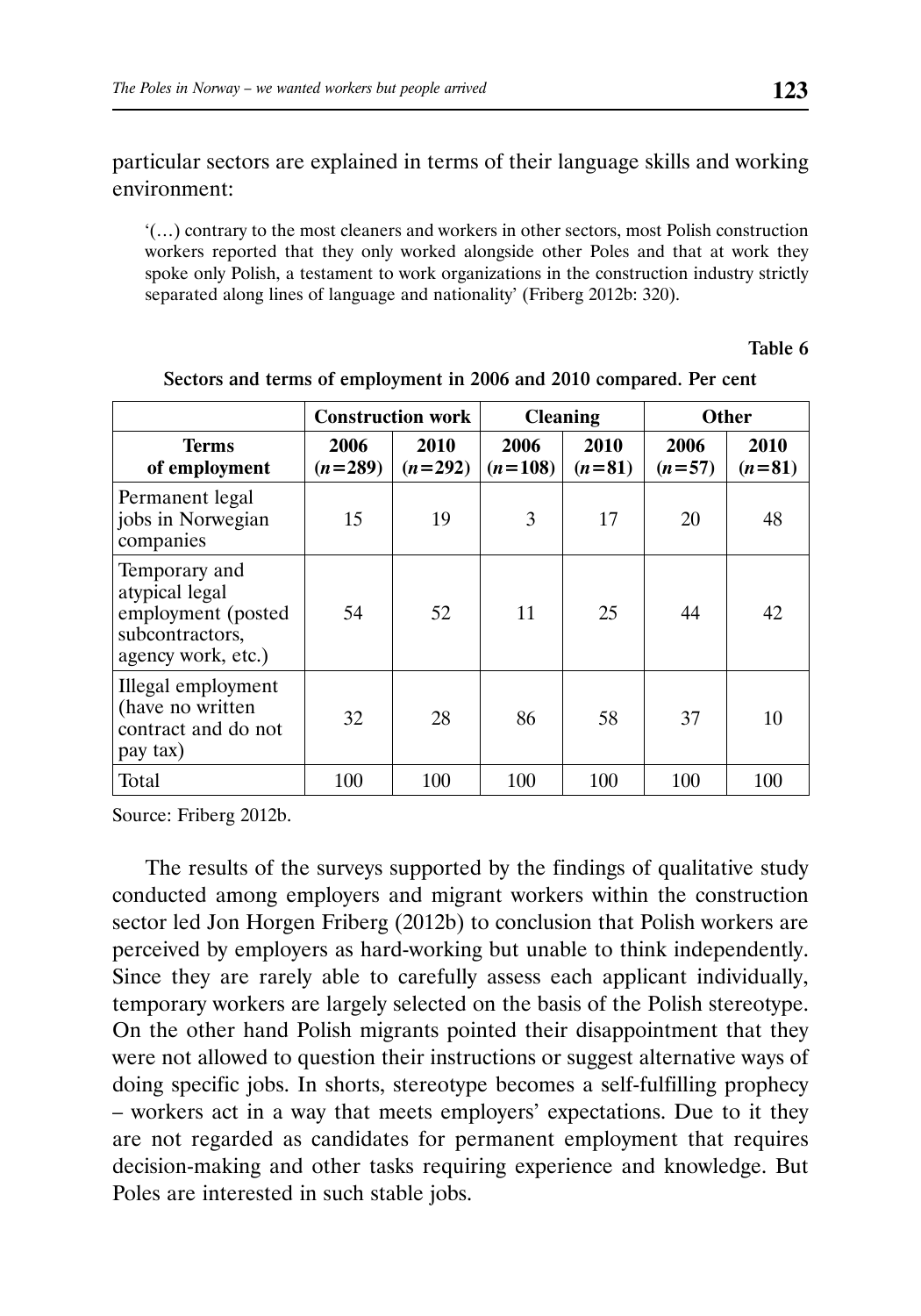In case of Polish migrants, employment in labour intensive sectors does not seem to be just a stepping-stone into the regular labour market (Friberg 2012b). Quite contrary, it seems more justified to state that Poles are impounded to temporary, atypical forms of employment, exposed for less favourable treatment (lower wages, harsh working conditions and exploitation) and for higher risk related to fluctuation in labour demand than the native residents of Norway. As Friberg pointed, nationwide survey conducted in 2009 among employers in labour intensive sectors (construction and industrial manufacturing) shown that lowering the number of workers hired through temporary staffing agencies and subcontractors was the most common solution to meet reduced labour demand, which was caused by economic crises of 2008–2009. Not surprisingly, Poles were affected more by the crises than natives. The registered unemployment rate for the whole population sustained below 3 per cent while among Polish workers was much higher (see the table below). Regarding the real unemployment among Poles it was even higher since many who had lost their jobs were employed in a shadow economy or had not earn enough to be eligible to receive unemployment benefits.

### Table 7

|               | 2007<br>Κ4 |         | K4   |         | 2008 |         | 2009<br>K4 |         | 2010<br>K4 |         | 2011<br>K4 |         | 2012<br>K4 |  |
|---------------|------------|---------|------|---------|------|---------|------------|---------|------------|---------|------------|---------|------------|--|
|               | UP         | $\%$ LF | UP   | $\%$ LF | UP   | $\%$ LF | UP         | $\%$ LF | UP         | $\%$ LF | UP         | $\%$ LF |            |  |
| Both<br>sexes | 296        | 1.5     | 1224 | 4.2     | 3114 | 9.3     | 4031       | 10.2    | 3101       | 6.6     | 3344       | 6.2     |            |  |
| Males         | 144        | 1       | 986  | 4.4     | 2582 | 10.5    | 3238 11.2  |         | 2155       | 6.2     | 2214       | 5.6     |            |  |
| Females       | 152        | 3       | 238  | 3.3     | 532  | 5.8     | 793        | 7.2     | 964        | 7.3     | 1130       | 7.5     |            |  |

Unemployment among Polish migrants in Norway, 2007–2012

UP – Unemployed persons

%LF Registered unemployed in per cent of the Polish labour force (per cent)

Source: Cited in O. Ryndyk (2013).

It is worth to point that together with the increase of unemployment rate among Poles, the once positive view of protecting the Polish workers rights evolved into a debate about which rights and benefits they were entitled to, whether they should stay in Norway or return to Poland. The Norwegian government even encouraged Poles to come back to their homeland with some financial compensation (Baba and Dahl-Jørgensen 2010).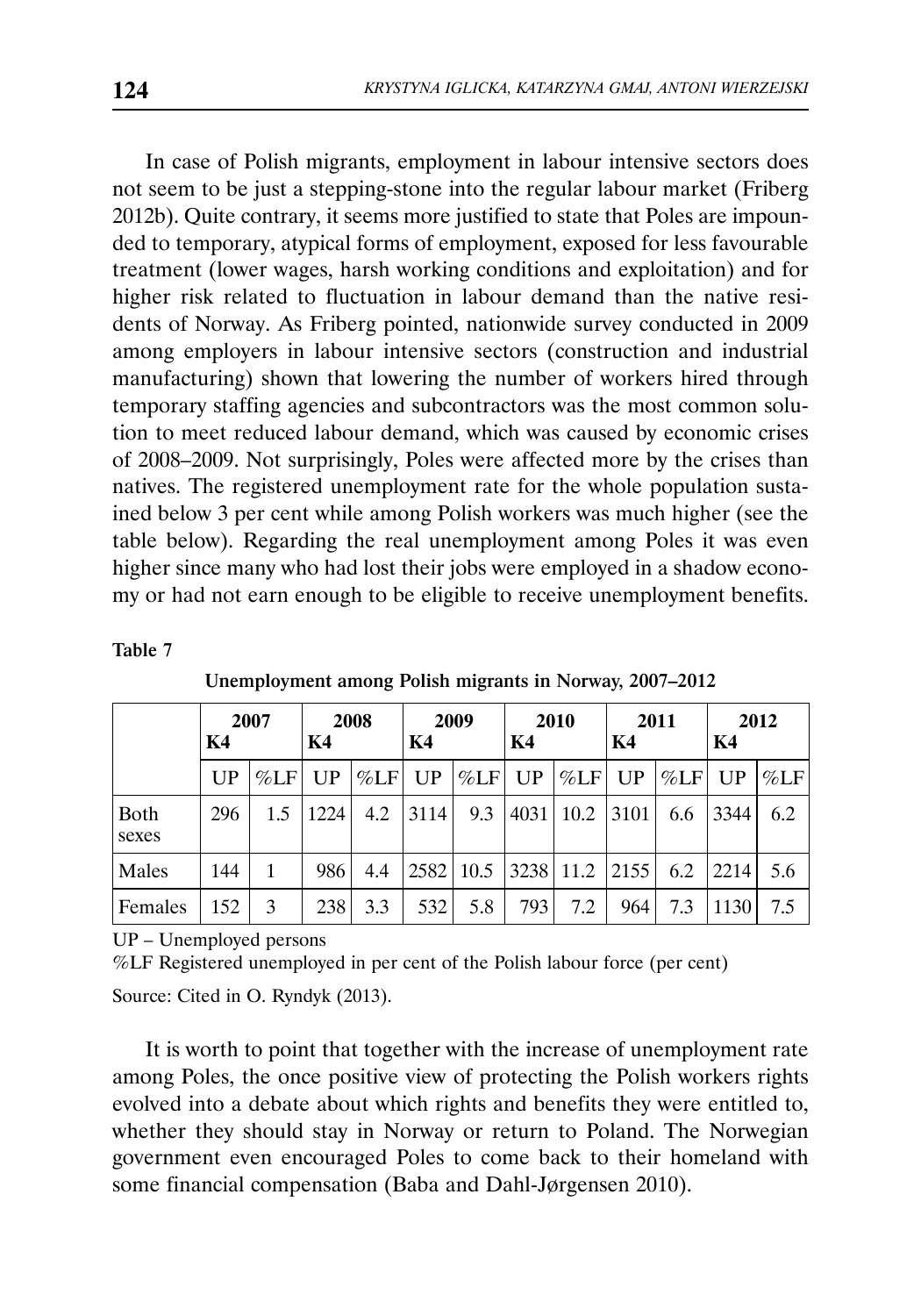Regardless of the crises in 2008 and 2009 Polish migrants did not massively return to Poland, which was not only a case of migration to Norway. What is more, although Poles are engaged in circular and transnational migration, surveys conducted in Oslo (Friberg 2012b) and data gathered by Statistics Norway (the latter will be presented in next paragraphs) indicate a trend towards more long-term settlement. In 2006 Polish migrants in Oslo were predominantly male, working temporarily commuting back and forth between Norway and Poland, where their remained their families. In 2010 the proportion of Polish women in Oslo reached 36 per cent (26 per cent in 2006) and approximately half of them claimed that they had arrived in order to join their spouses. Just to compare, almost all men pointed economic reasons of their arrival to Norway. It is also interesting that in 2010 most of the non- -single respondents reported that their spouses lived with them in Norway (52 per cent, while in 2006 it was only 20 per cent).

Figure 2





### In Norway there are four categories created on the basis of

'the type of first time permit granted to citizens of non-Nordic countries who are registered as immigrants in the Norwegian population register, and since 2010 the self-declared reason stated by non-Nordic citizens from EEA/EFTA who should register their presence the first time their stay in Norway for three months or more' (Thorud et al. 2012).

They are as follows:

- 1) family,
- 2) labour,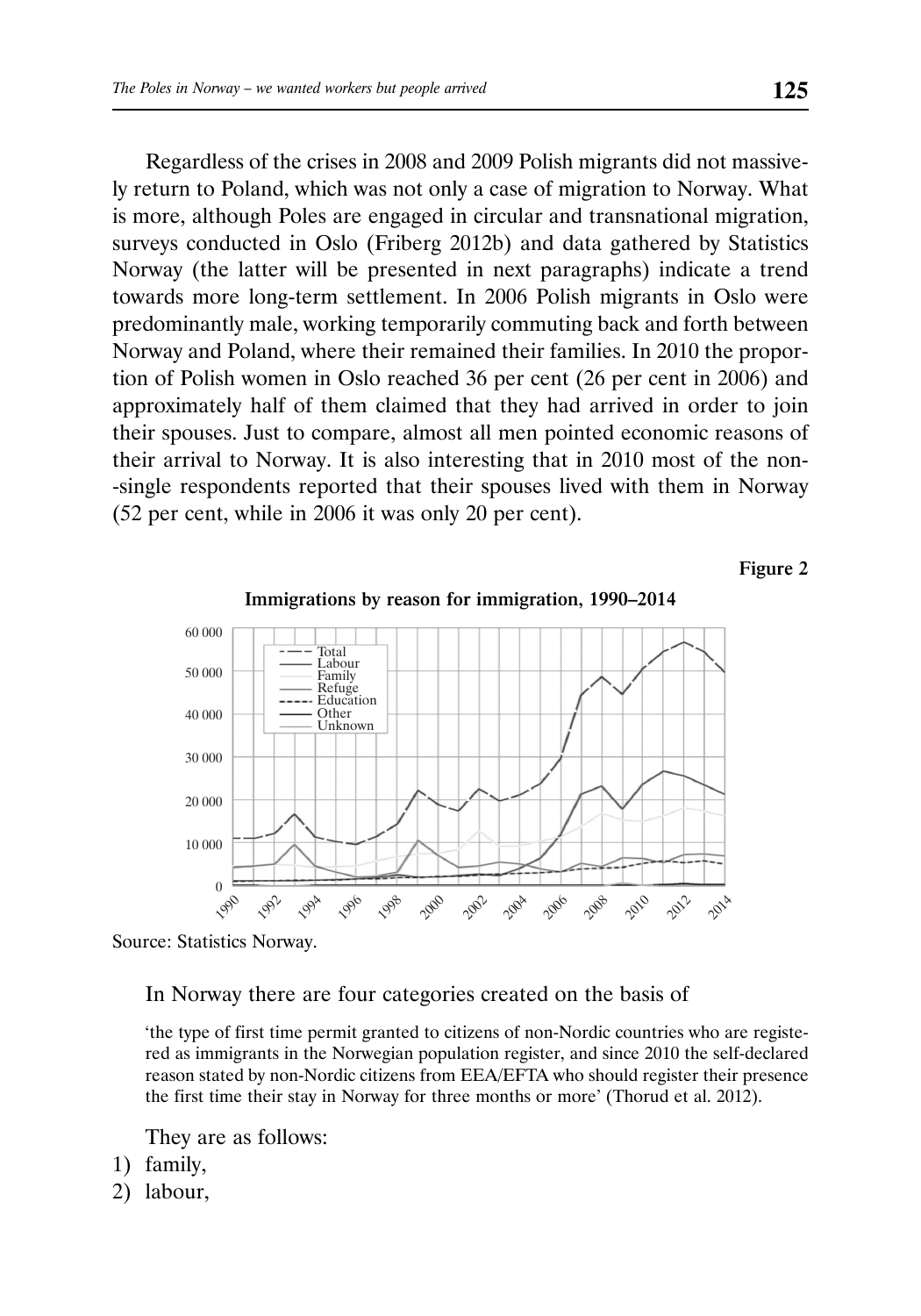3) protection/humanitarian,

4) education/training/exchange (including au-pairs).

As one can see, till the year 2006 family migration was a predominant pattern in Norway. Although replaced by labour migration, it constitutes the second main reason of entry.

What is interesting from the point of this paper, is that the amount of Poles who are pointing family reasons for their first time stay in Norway is growing each year (with the exception of 2009), although economic reasons are still prevailing. In recent years, Polish nationals have overcome other nationals in category of family immigration (see table 8).

#### Table 8

| <b>Countries</b><br>of origin | 2003 | 2004                                                                  | 2005    | 2006 | 2007    | 2008    | 2009    | 2010    | 2011    | 2012    |
|-------------------------------|------|-----------------------------------------------------------------------|---------|------|---------|---------|---------|---------|---------|---------|
| Total<br>of which             |      | 10 496 12 750 13 035 13 981 17 913 20 766 18 112 21 526 24 577 24 333 |         |      |         |         |         |         |         |         |
| Poland                        | 247  | 390                                                                   | 748     | 1702 | 3 2 9 2 | 4 4 2 3 | 2 7 7 3 | 4 6 12  | 4 3 7 6 | 4 5 1 6 |
| Lithuania                     | 106  | 162                                                                   | 238     | 382  | 643     | 749     | 655     | 2 1 3 2 | 2 3 5 6 | 2 3 8 4 |
| Thailand                      | 780  | 1 0 9 9                                                               | 1 0 1 4 | 943  | 1 0 7 3 | 1 2 1 4 | 1 2 4 8 | 989     | 1 1 7 6 | 1 2 2 7 |
| Somalia                       | 652  | 689                                                                   | 926     | 913  | 1 003   | 1 1 7 9 | 1 0 27  | 685     | 1 3 3 1 | 1 2 1 0 |
| Philip-<br>pines              | 396  | 437                                                                   | 433     | 412  | 618     | 580     | 703     | 766     | 975     | 1 007   |
| Germany                       | 401  | 563                                                                   | 558     | 768  | 1 4 5 6 | 1 630   | 835     | 1 1 4 0 | 1 1 6 6 | 913     |
| Eritrea                       | 26   | 42                                                                    | 34      | 49   | 78      | 142     | 237     | 430     | 896     | 728     |
| India                         | 132  | 162                                                                   | 176     | 246  | 496     | 478     | 431     | 361     | 533     | 641     |
| Russia                        | 797  | 742                                                                   | 653     | 595  | 658     | 607     | 620     | 506     | 610     | 627     |
| <b>USA</b>                    | 322  | 423                                                                   | 355     | 410  | 453     | 528     | 459     | 410     | 465     | 584     |
| Pakistan                      | 518  | 496                                                                   | 461     | 392  | 431     | 438     | 500     | 344     | 412     | 492     |
| Afghani-<br>stan              | 387  | 318                                                                   | 507     | 471  | 362     | 445     | 391     | 358     | 382     | 337     |
| Iraq                          | 940  | 909                                                                   | 933     | 626  | 436     | 654     | 762     | 554     | 554     | 271     |
| <b>Stateless</b>              | 94   | 109                                                                   | 88      | 131  | 205     | 534     | 539     | 317     | 242     | 146     |

Family immigration – major countries. New permits and EEA-registrations, 2003–2012

Source: Thorud et al. 2013: 16.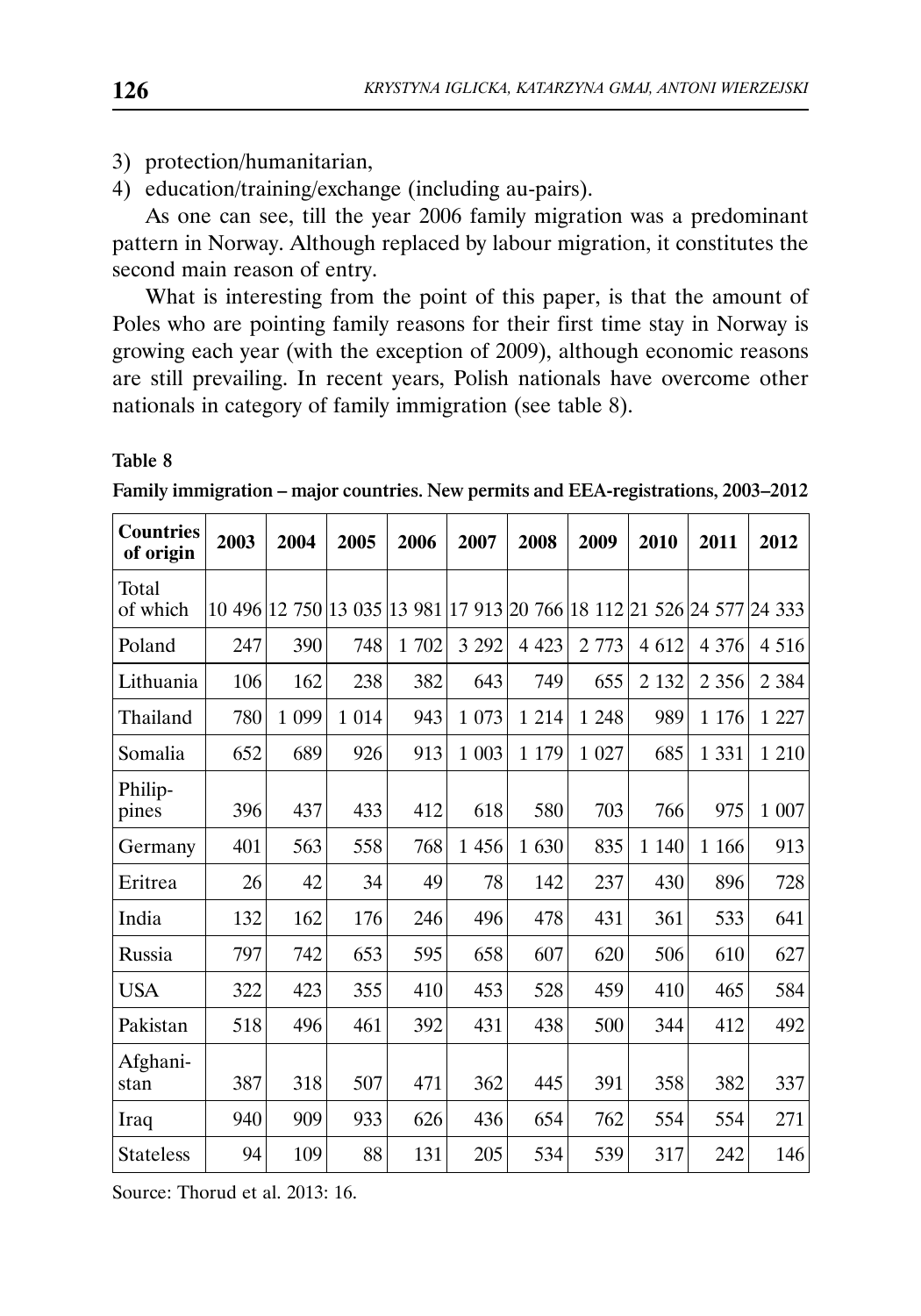

#### Major groups of immigrants and Norwegian-born with immigrant parents. 1.1.2013

It is also important to notice that according to statistics on Norwegian- -born to immigrant parents, the main groups of children born in Norway with the two foreign parents foreign born parents had parents from Poland, Somalia, Iraq, Pakistan and Vietnam. These data indicate and confirm trend towards more long-term settlement visible already from statistics on labour migration strategy. Especially, when combined with data on duration of residence in Norway. At the beginning of the 2011 only 5 000 Polish citizens were residing in Norway for more than 5 and less than 9 years. The number of Polish citizens belonging to the same category one year later reached 10 300. Those residing in Norway less than 4 years reached 46 797 at the beginning of 2011 and 51 585 at the beginning of 2012 (Statistics Norway). Furthermore, proportion of females among Polish migrants in Norway (as shown in the table 5) is getting higher each year.

### 3. INTEGRATION OF POLISH MIGRANTS

Polish immigrants are not included in immigration policies since their movement and access to Norwegian labour market is regulated by EU/EEA supranational principles. Thus, the existence of Polish migrants in Norway is regulated by labour laws. They are not included in any integration pro-

Figure 3

Source: Thorud et al. 2013: 37.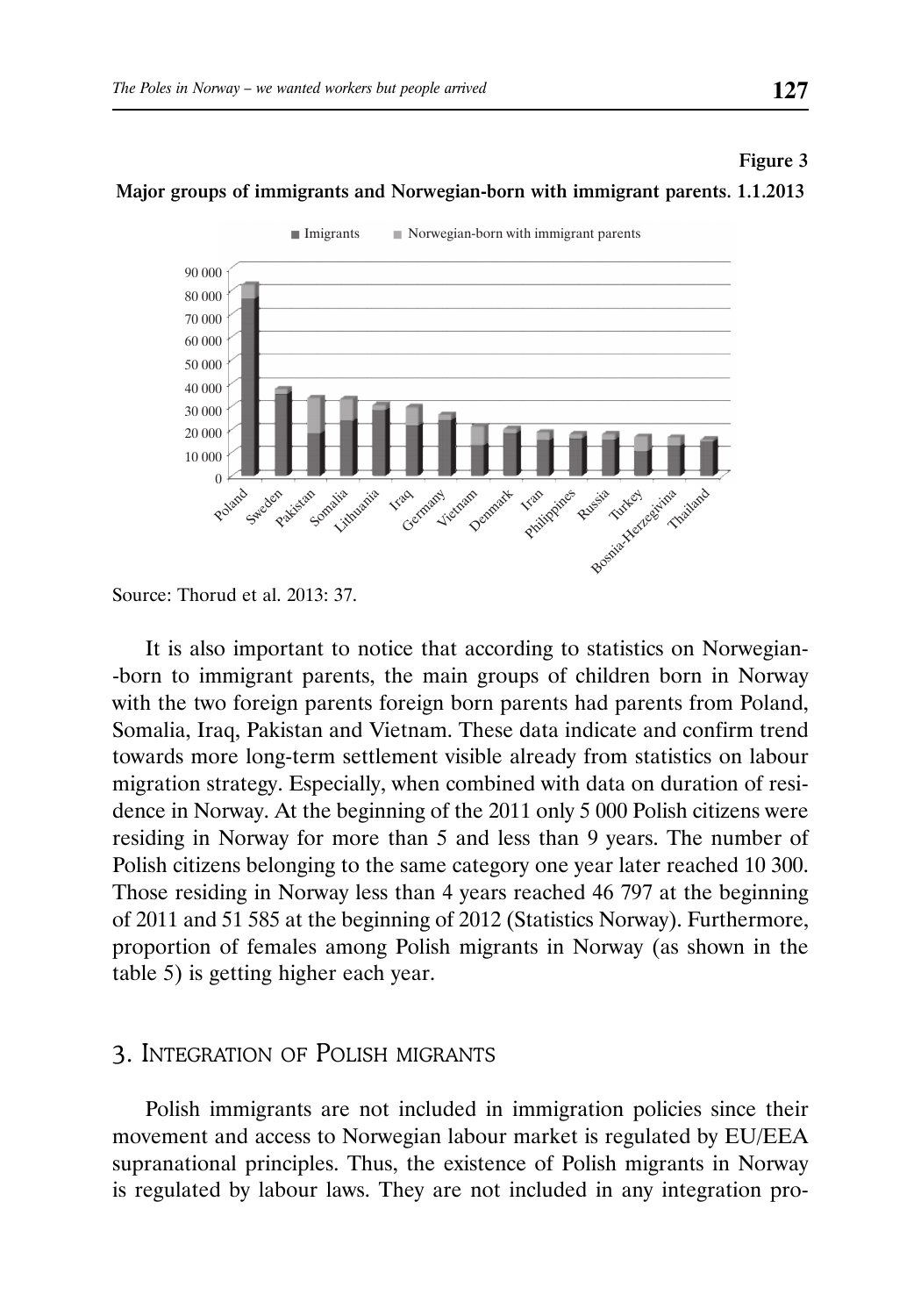grammes, such as language learning programmes, which are offered to non- -Europeans. Their adaptation and migration decisions are therefore related heavily to their position at the labour market – their access to jobs and financial security. Since a demand for flexible workers in labour demanding sectors, such as construction, industrial manufacturing and cleaning is quite permanent, migrants were offered new temporary assignments. Some of them prolonged their stays in Norway since they still could not reach their target earnings. Simultaneously, due to the growing informal network more jobs are available to newly arriving Polish women.

Poles, as it was mentioned before, as EU citizens, are not included in any integration programmes within national policy, there are cases when municipal public agencies are seeking ways to integrate them. One of the examples is recalled by Marietta L. Baba and Carla Dahl-Jørgensen (2010) – the municipal government established Norwegian language courses to help unemployed Polish construction workers to learn Norwegian and to find new jobs locally outside the construction sector. For the authors it illustrates that local public agency has acknowledged the presence of 'permanent' Polish residents and has sought to integrate them although this practice contradicts national policy.

At this point it is also worth to recall findings from a research conducted in Rogaland (Ryndyk 2013). They contradict the widely spread assumption that the high cost of language training in Norway impedes Polish migrants from learning Norwegian language. An obstacle should be rather defined in terms of tough working conditions that leave no time for language learning. The above mentioned study, although not representative in terms of statistics or national scope, put some light on socio-economic integration of Polish migrant workers and the living conditions of Polish families, which are related to the work in 'Polish' niches. Since jobs available for majority of post-accession Polish migrants do not provide earnings and conditions comparable with those available for natives, an average Polish migrant worker cannot afford renting proper accommodation, many live in small flats located in basements or attics. Such conditions affect many aspects of private life among Polish migrant families. They may have implications for the school performance of the migrants' children. In short, current situation if prolonged can put into question values related to 'equality' that are said to be a pillar of the Norwegian society. The issue is serious since the labour market seems

'to be unwilling to accept the Polish workers entry into the labour force other than as unskilled workers (…) Major actors in the labour market seem to share this attitude.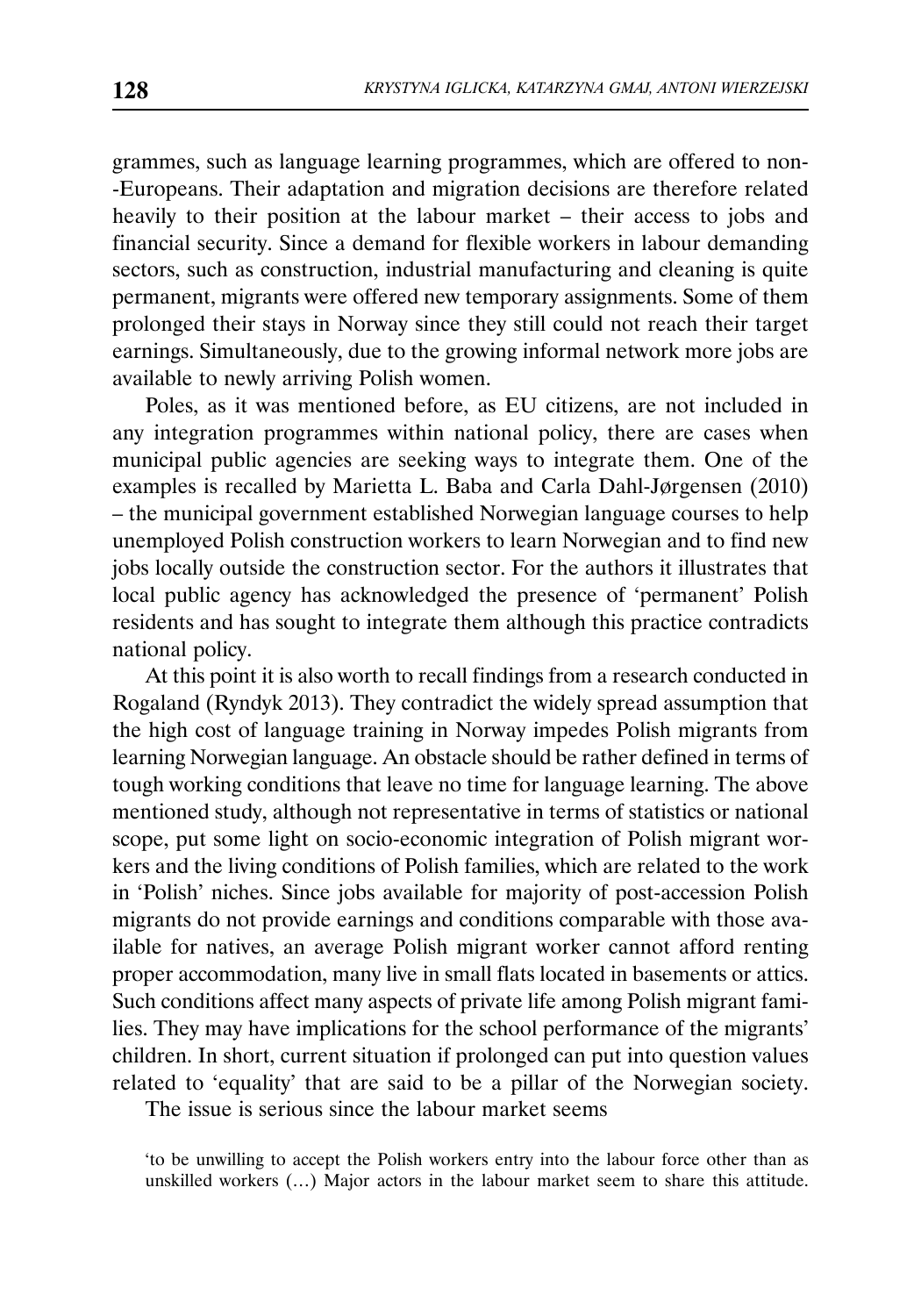A study for example shows that the Norwegian Confederation of Employers (NHO) is positive to labour migration, but under the conditions that they return back to their home country once they are not needed' (Baba and Dahl-Jørgensen 2010).

The concern is also expressed by the Norwegian government. Namely, there is a growing concern about future dynamic of situation in which employers have access to a permanent flexible labour force consisting of workers, who accept short term employment conditions. Simultaneously, the costs of availability of such labour force, in times of declined demand, are to be met by the welfare state through the system of benefits (Friberg 2012b).

In Norway immigration became a public and a political issue around the mid-1970's. The Norwegians have primarily accepted immigrants from what is known as 'culturally similar and near' regions of the world. In the Norwegian mind people from the Nordic countries have not been even viewed as immigrants. This term was rather reserved for non-Europeans. Over the last decades the image of a homogeneous Norwegian society has changed. But the notion of equality, so important for the Norwegian society, in the Norwegian context mean 'sameness' based on feeling that people 'fit together', belong together and that they make themselves accessible to each other (Baba and Dahl-Jørgensen 2010).

After the year 2000 public debates on migration issues, although with some significant fluctuations, focused mainly on a category, which could be labelled 'Islam/Religion'. This category includes elements of culture and identity (Thorud et al. 2012).

Statistics Norway regularly conducts surveys on attitudes towards immigrants and immigration. The most recent one, conducted in July and August 2013, shows that 72 per cent of respondents agree strongly or on the whole that 'most immigrants make an important contribution to the Norwegian working life' (which is a decrease by 8 percentage points from 2012) while 14 per cent disagree. 66 per cent of respondents agree strongly or on the whole that 'labour immigration from non-Nordic countries makes a mainly positive contribution to the Norwegian economy' (which is 5 per cent reduction in comparison to the 2012). The share disagreeing is 16 per cent. Half of respondents still disagree with the assertion that 'most immigrants abuse the social welfare system', while a third believe this is true. There is still a larger share – 49 per cent – supporting statement that 'immigrants in Norway should endeavour to become as similar to Norwegians as possible', while 41 per cent disagree (Statistics Norway Reports 2013/64).

To sum up, it is worth to notice that the conclusions of Norwegian studies recalled by us point that former expectations related to free movement of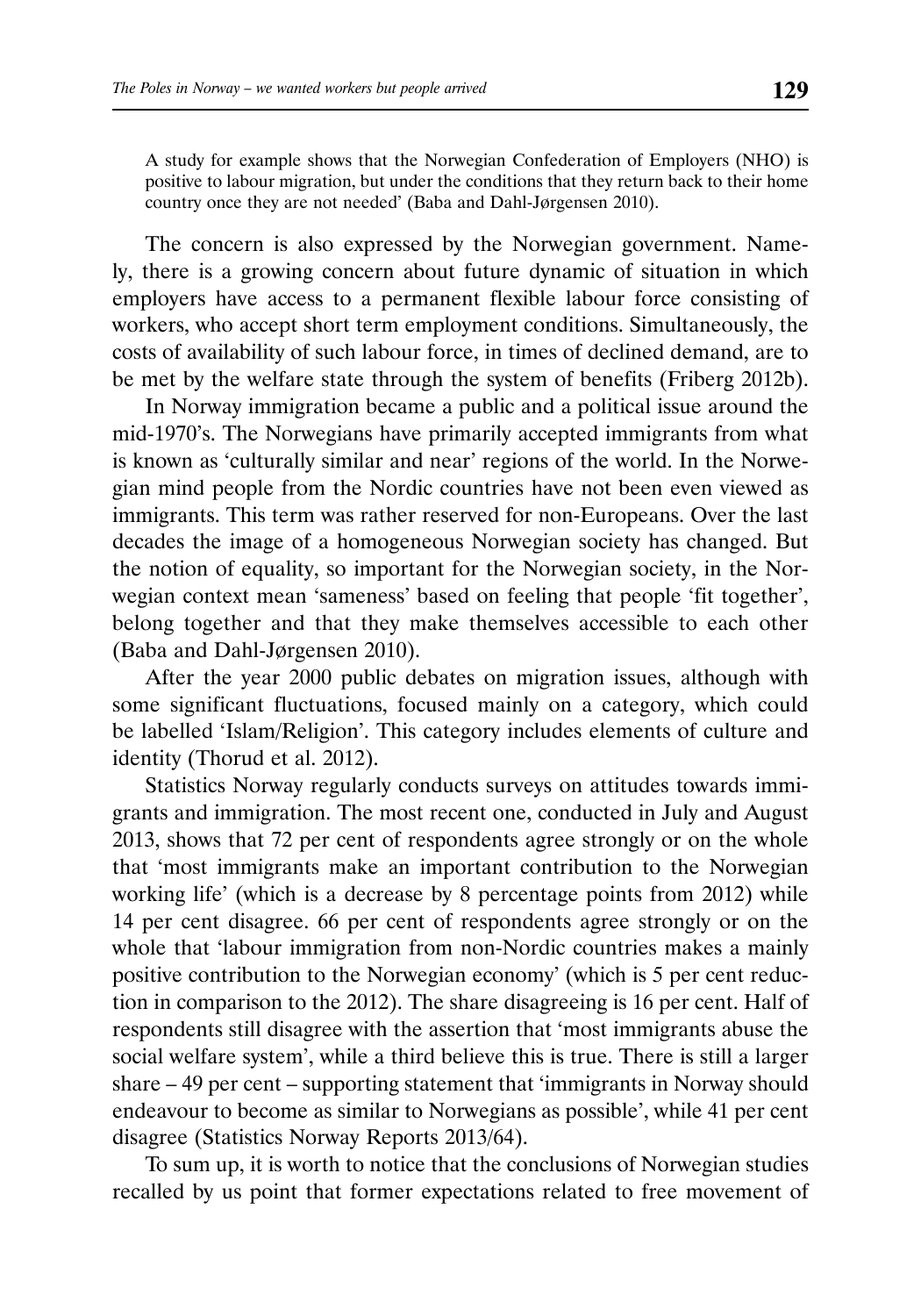people within EEA can, at least, partially be questioned. More and more Poles decide on more permanent settlement instead of circulation between Norway and Poland. It is a challenge not only for them but for the Norwegian society and policy, in particular. Although the state, as one can see, has a limited power to control flows of people within EEA, it is exposed to the consequences of migrants' presence, especially, their maladaptation and growing inequalities in Norwegian society.

## 4. INTEGRATION OF POLISH CHILDREN IN NORWAY

One of the challenges that Norway has been facing since the EU enlargement in 2004 is the substantial influx of families from Poland. The number of Poles coming to Norway is growing and in 2013 25.2 per cent of Poles who came to Norway did it for family reasons. In addition to the large immigration from Poland, the birth surplus among those from Poland was also larger than for any other country. Between 2010 and 2013, the majority of births regarding immigrants were to parents from Poland (3 400), followed by parents from Somalia (2 750) and Iraq (2 100) (Østby 2015). The family reason for migration is growing since 2004 and is the second reason for entering Norway after labour (see figure 2 and table 8). As a result, more and more Polish children are growing up in Norway, which is a challenge both for them and their families as well as for the Norwegian public institutions. With the birth of children, settlement takes on a more permanent character. Family immigration includes persons who immigrate through family reunification and those who immigrate through family establishment.

The growing number of Polish children in Norway poses a real challenge for the Norwegian integration policy towards migrants' children. In terms of institutional setting, the main responsibility for integration of migrants is given to the Ministry of Children, Equality and Social Inclusion which is also coordinating the integration policies for immigrants and their children. It also oversees the work of the Norwegian Directorate of Integration and Diversity (IMDi), which has a central role in coordinating efforts to ensure that people with an immigrant background obtain equitable public services. There are two main principles in Norway as far as integration of immigrants is concerned: participation in working life and good knowledge of Norwegian. Those are the keys to inclusion in Norwegian society (Thorud et al. 2013). Norway, where the share of women in the labour market has been one of the highest in the world, has developed a system whose objective is to ensure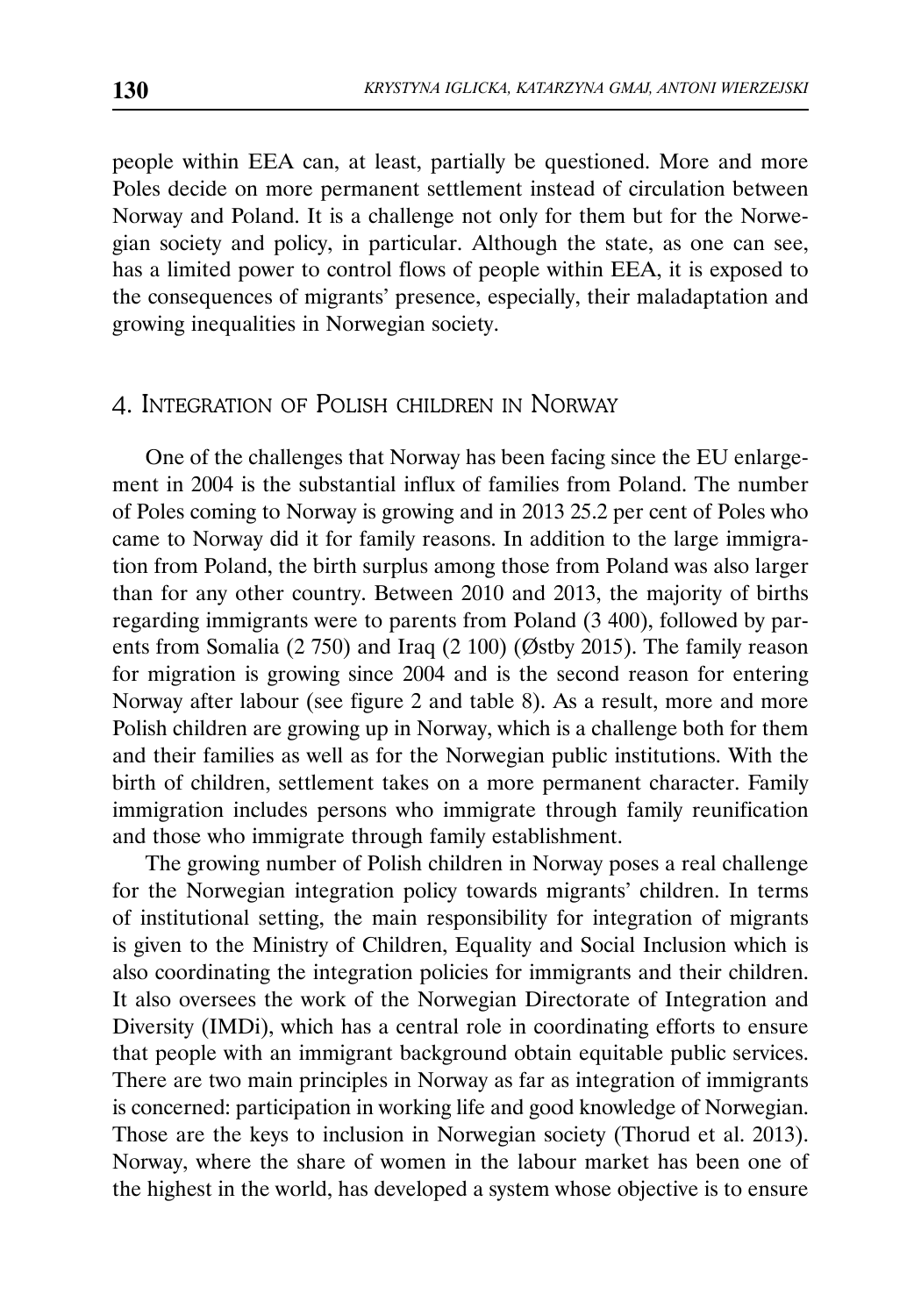and guarantee each child comparable opportunities for development. This system is based on universal access to kindergarten, school activities and other services for families who are unable to provide their child with appropriate needs of its development. Families of migrants, including Polish, are much less active in the labour market, especially when it comes to permanent employment. As a result, a significant proportion of Polish children remain in preschool in their homes and to a lesser extent, integrates with Norwegian peers. So the integration of Polish children is linked with the situation of its parents in the Norwegian labour market.

Norway is trying to address this problem. Recently, Statistics Norway and Fafo have conducted an evaluation of a policy initiative offering free attendance in publicly certified child care centres for four- and five-year-old children in a several city districts of Oslo. From August 2014, pilot projects targeting children in low-income families were carried out within the program in Bergen, Drammen and in one district in Oslo. The program entails that all children at a certain age in these city districts and areas receive 20 free hours per week in a kindergarten. The assumption is that by attending kindergarten children will achieve improved language and social skills in preparation for primary school. The primary aim of the policy has been to increase participation in formal child care. This has been attempted by offering formal child care by four hours a day free of change. The districts have worked to identify children who do not attend child care. It has been a goal to strengthen cooperation between the child care centres and the parents. Moreover, parents have been offered courses in parenting as well as Norwegian language courses. It was found that on average that the longer the child in the first grade in Oslo has attended child care before starting school, the greater the chance the child will score above a nationally defined threshold on assessment tests. Among children who have been in childcare for 4–6 years before starting school, less than 15 per cent score below the threshold in reading. Among children who have been in childcare for less than two years before starting school, almost 40 per cent score below the threshold. Furthermore, significant differences in the use of childcare could be observed. For example, children from immigrant families, and children of mothers with a weak attachment to the labour market attend childcare for almost a year less (3 years) than the average for all children (4 years). There is a near unanimous understanding among head teachers that poor Norwegian skills at school age results for children enrolling in formal child care at a too old of age. They suggested that free child care should be extended and also include 2 and 3 year-olds (Bråten et all. 2014).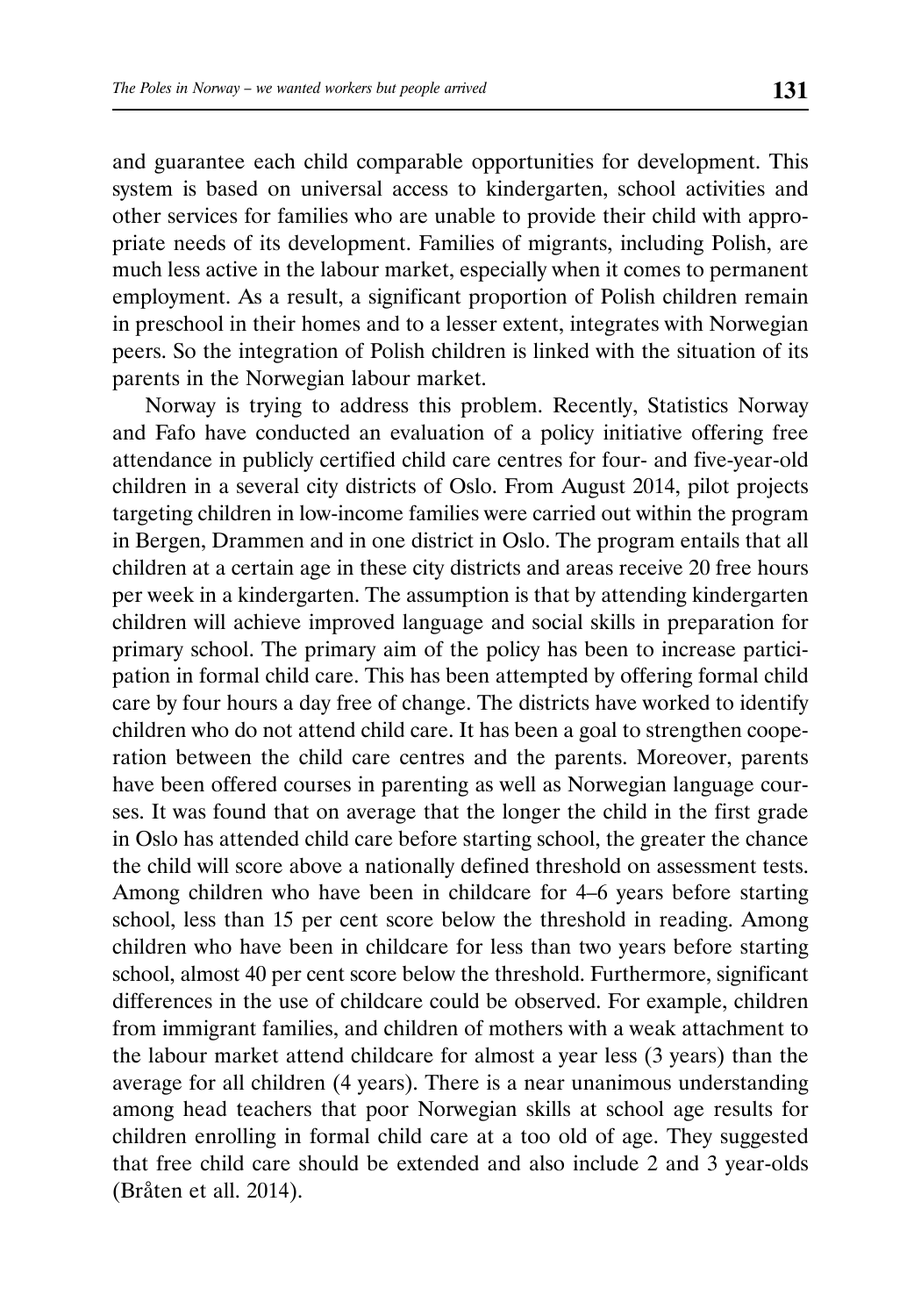When dealing with integration of Polish children in Norway, one has to concentrate on the education, as this is the crucial factor when it comes to integration of young Poles in Norway. In Norway all public primary/lower secondary education is free. Compulsory schooling in Norway is ten years and children start school at the age of six. The first ten years of the Norwegian school system is called *grunnskole*, which comprises primary and lower secondary education. All children staying in Norway for more than three months are entitled and obliged to attend school. If a child has not been in Norway for three months, but is likely to stay in the country for longer than this period, a child entitled to go to school.

As mentioned above, Polish immigrants are not included in immigration policies since their movement and access to Norwegian labour market is regulated by EU/EEA supranational principles, there are also no specific regulations on the national level regarding the integration of Polish children in Norway and the policy is decided on the municipal level. However, there are few set standards in schools and municipalities on how to meet Polish children. Apart from the regulations made for foreign children with predominantly a non-European background, and a refugee experience, schools and municipalities have to come up with their own answers to the challenges. When a Polish child enters the Norwegian school system it automatically enters the Norwegian class, with books in Norwegian. If a child is lucky enough, it will be supported by *morsmålærer* – a bilingual teacher who works with immigrant or refugee children. But whether such a teacher is available for Polish children depends on the commune who assigns funds for such teachers (Tomczyk Maryon 2015). The Polish embassy in Oslo points out several issues which should be addressed when dealing with Polish children in Norway. In the view of Polish diplomats there is a need of qualifications verification of the bilingual teachers in the communities as well as more bilingual teachers are needed (Polish Ministry of Foreign Affairs 2013).

Another key aspect of the integration of Polish children in Norway seems to be related to the school-family cooperation. Because in Norway dialogue between parents and school is closer than in other countries, the issue of poor language skills comes to the fore. Usually, parents and teachers get together twice a year for a parent-teacher meeting. In addition, teacher/school invites each pupil's parents to an interview twice a year for a parent interview. During those interviews, teacher informs parents about their child's progress at school, and parents are asked about their view of child's development. School expects parents to attend these interviews and parents receive notice in advance. There is also a possibility to have an interpreter (New in Norway. Practical information from public offices. [online] 1). However, in addition to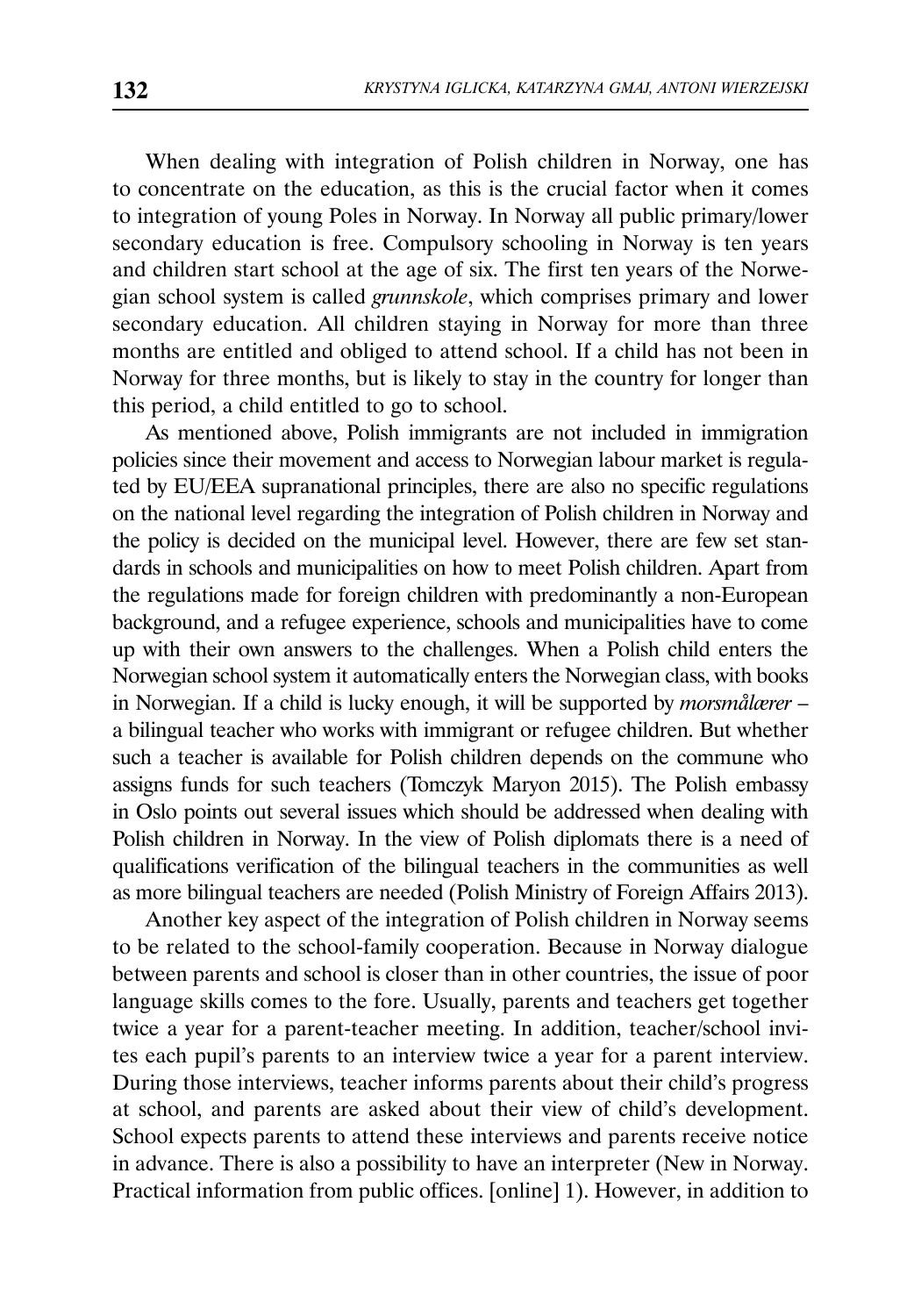language barriers, there are some cultural challenges as well, which may be less visible but very detrimental to effective integration.

The difference between the attitude of Norwegian and Polish parents towards school is a key issue. It has to be understood that there are cases of Polish migrants, who do not see the need and advantages of their involvement in the family-school cooperation, which is one of the most important tenets of the successful integration of migrant children in Norway. This attitude on the part of some of Polish migrants and the lack of knowledge of Norwegian language is what makes the integration of Polish children a difficult task.

One has to realise the consequences of non-integration of Polish children in Norwegian school system. Early childhood is the fundamental period for the development of language skills. Many children do not have Norwegian as their mother tongue, and learn Norwegian as a second language in kindergarten. According to the Framework Plan for the Content and Tasks of Kindergartens<sup>3</sup>, the kindergarten must support them in the use of their mother tongue, while working actively to promote their Norwegian language skills. There is an earmarked national budget allocation that the municipalities may use to enhance integration and language development for language minority children. However, often the situation of migrant children depends on the financial condition of particular municipalities (Thorud. et al. 2014). With regard to Council Directive 77/486/ EEC from 25th of July 1977 on the education of the children of migrant workers, it should be stressed that in practice local administration in Norway does not realize in a satisfactory manner the provisions regarding teaching of the mother tongue and culture of the country of origin for the children of the migrant workers but this is a subject for another article (Polish Ministry of Foreign Affairs 2013).

After the 2013 elections the Conservatives and the Progress Party formed a coalition government with parliamentary support from the Liberal Party and the Christian Democrats. Immigration issues proved to be the most difficult during government negotiations, but the four parties finally agreed on a detailed policy. In the political platform for a government formed by the Conservative Party and the Progress Party in 2013 the government promised it will strengthen language training for all those with a minority background and will link free core-time care in kindergartens to requirements for participation in activities or Norwegian language classes. The Government will assess children's language skills and provide language training for children

<sup>&</sup>lt;sup>3</sup> The Framework Plan for the Content and Tasks of Kindergartens is a regulation to the Kindergarten Act. Kindergarten Act – Act no. 64 of June 2005 relating to Kindergartens.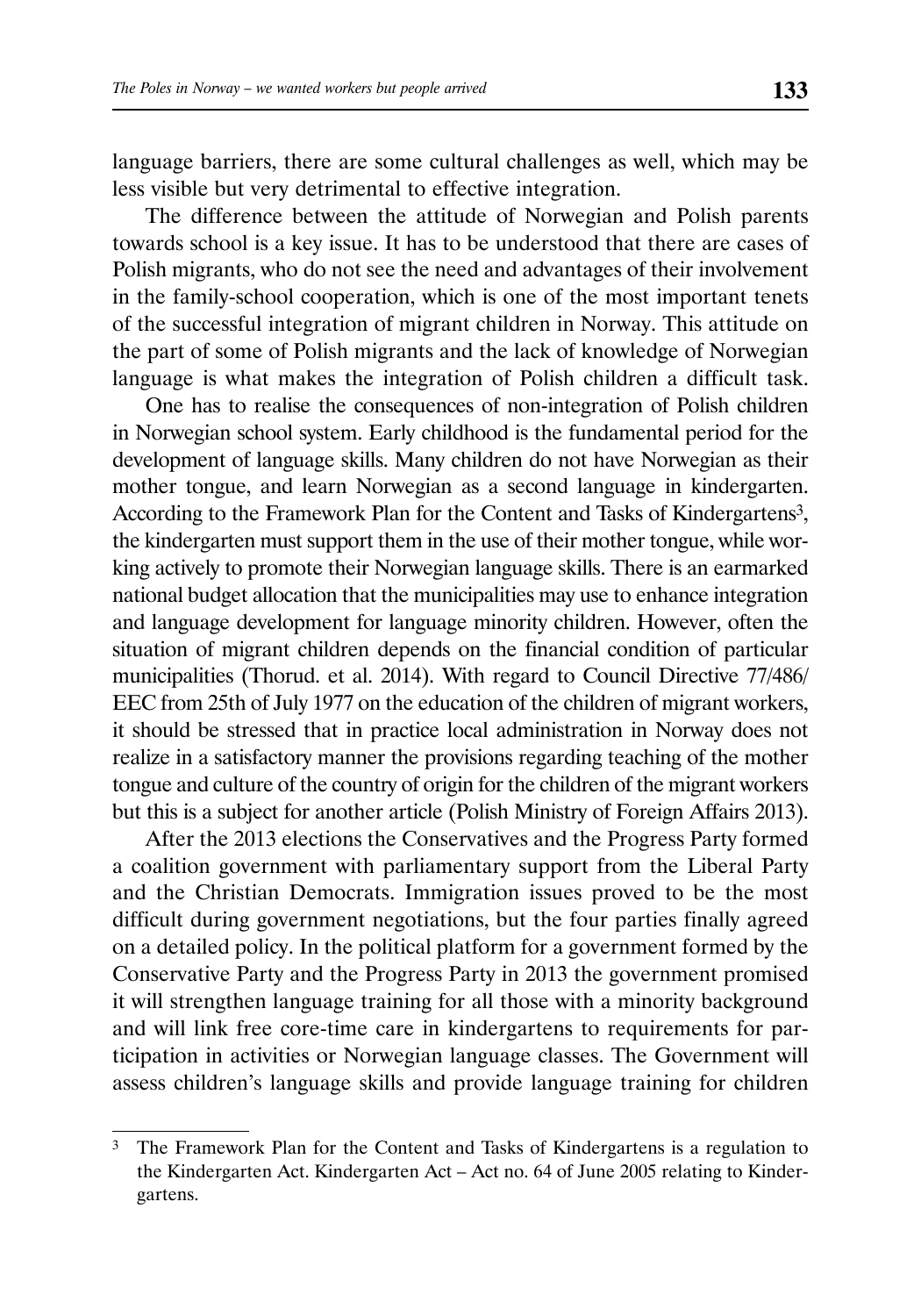who need this before they start school. This service will also encompass children who do not attend kindergarten. The Government also promised it will use homework assistants and summer schools to reach out to children with special language challenges (Conservative Party and Progress Party 2013).

As far as integration of Polish children in Norway is concerned, it is hard not to mention an issue that is very much discussed in the Polish community in Norway. Due to differences between the Norwegian family model and a Polish one, Poles in Norway sometimes struggle with accepting the lenient, in their opinion, attitude towards children. This poses some challenges in their relationship with the Norwegian state. Upbringing kids with discipline, as it is viewed by Poles, is impossible and might put them on the clash course with the Norwegian Child Protection Services, better known as *Barnevernet*. Norwegian Child Protection Services are present in every municipality in Norway. According to law, *Barnevernet* may intervene every time it considers that a child has bad conditions at home. In some cases, when child's security and health is threatened, *Barnevernet* may resettle a child from its family. Norwegian law states that child welfare services can take action if they suspect that a child is suffering at home. In a few cases, for example if the child's health and welfare is endangered, child welfare services may move the child out of the home, usually to a foster care homes. If the parents do not agree to the child being taken from the home, they are entitled to legal aid. The case must then be settled by an independent body (the County Social Welfare Board). It seems that the issue of *Barnevernet* undermines trust of some of the Poles in Norway towards the Norwegian state which is affecting their cooperation with such institutions as kindergartens or schools (New in Norway. Practical information from public offices [Online] 2).

To sum up, even though statistics show that children of immigrant parents in Norway were more likely to do better than their parents, both in terms of work and schooling. There is a growing need of more active integration policy towards Polish children in Norway. (Berglund 2015). Some experts point that the introduction of Polish children to Norwegian school is often very quick and stressful for a child. Even though sometimes there is a bilingual teacher who works with immigrant child, the whole process demands a lot of effort, not only from child's side, but from its family as well. This is sometimes lacking. (Tomczyk Maryon, 2015). Without parents' progress in learning Norwegian language, it will be hard to change their attitude towards kindergartens and schools. Overall, the problem of integration of Polish children is a new challenge to Norwegian integration policy which will be growing in time. The main challenges are: the language barrier (affecting parents and children), different approaches and expectations between family and school, unstable situation of Polish migrants in the Norwe-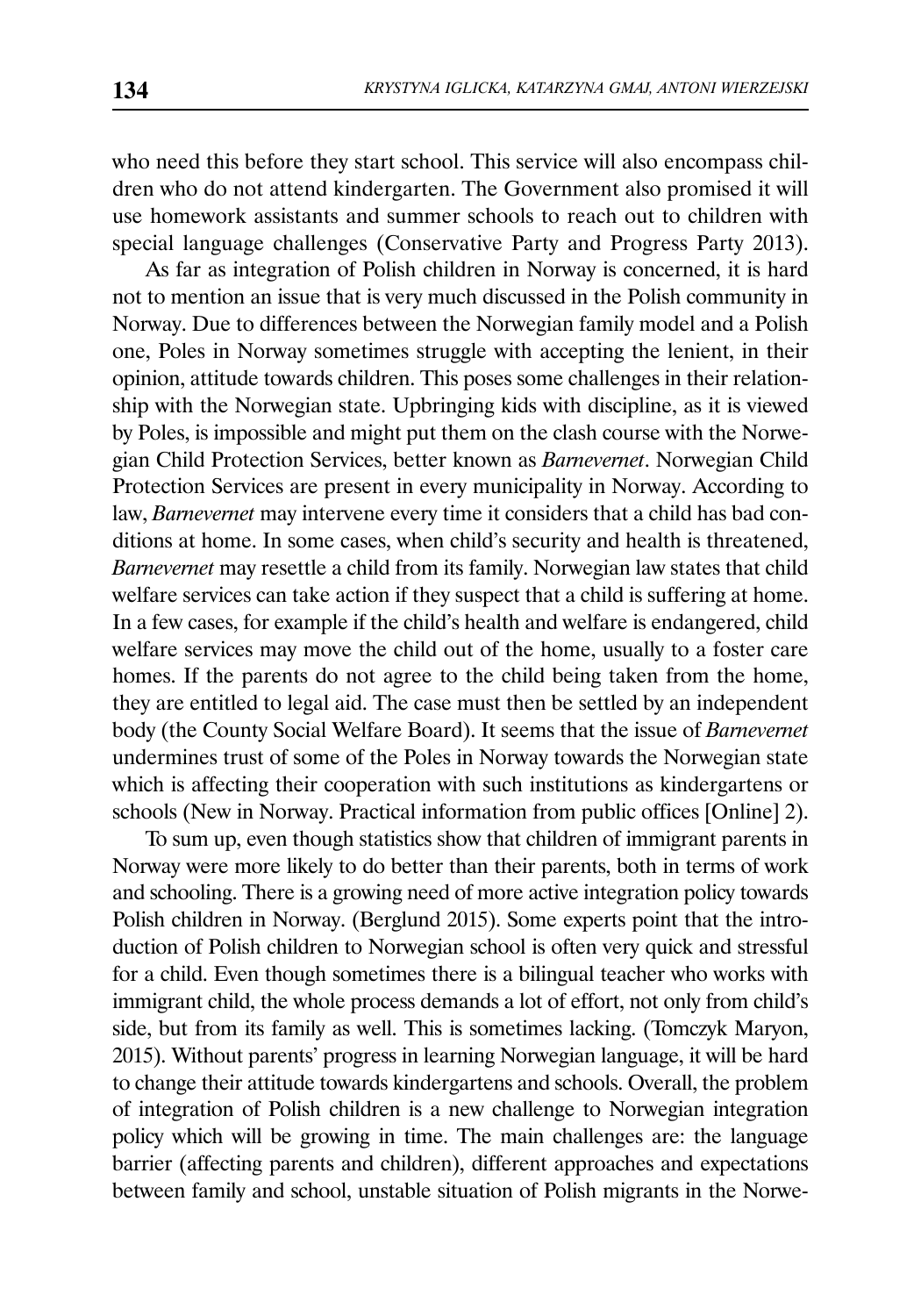gian labour market and misconceptions regarding the state institutions (such as Barnevernet). With a perspective for more children from Polish families entering Norwegian schools in the near future, those challenges will only rise.

## **BIBLIOGRAPHY**

- Baba M.L. and Dahl-Jørgensen C. 2010. Work Migration from Poland to Norway: A New Institutional Approach*. iNtergraph: Journal of Dialogic Anthropology* [Online] 2 (2), (2010 Re-issue). Available at: http://intergraph-journal.net/enhanced/vol2issue2/2.html [Accessed: 2 January 2014].
- Berglund N. 2015. Norway ranks high in integration. *News in English.no Views and News from Norway* 25 [Online] February 2015. Available at:http://www. newsinenglish.no/2015/02/25/norway-ranks-high-in-integration/ [Accessed: 2 January 2014].
- Bråten B., Drange N., Haakestad H. and Telle K. 2014. *Gratis kjernetid I barnehager, Suttrapport*. [PDF FOR Digital Editions version]. Oslo: Fafo. Available at: http://www.sv.uio.no/esop/english/research/news-and-events/ news/2014/gratis-kjernetid-i-barnehager.pdf [Accessed: 6 May 2015].
- Conservative Party and Progress Party. 2013. *Political platform for a government formed by the Conservative Party and the Progress Party Sundvollen, 7 October 2013* [Online] 2 February 2015. Available at: http://www.hoyre. no/filestore/Filer/Politikkdokumenter/Politisk\_platform\_ENGLISH\_ final\_241013\_revEH.pdf / [Accessed: 6 May 2015].
- Friberg J.H. 2013. *The Polish worker in Norway. Emerging patterns of migration, employment and incorporation after EU's eastern enlargement, PhD Dissertation* [PDF FOR Digital Editions version]. Oslo: Fafo. Available at: http://www.fafo.no/pub/rapp/20296/20296.pdf [Accessed: 2 January 2014].
- Friberg J.H. 2012a. Culture at work: Polish migrants in the ethnic division of labour on Norwegian construction sites. *Ethnic and Racial Studies* 35  $(11)$ , pp. 1914–1933.
- Friberg J.H. 2012b. The guest-worker syndrome revisited? Migration and employment among Polish workers in Norway's capital. *Nordic Journal of Migration Research* 2 (4), pp. 316–324. New in Norway. Practical information from public offices 1 [Online] Available at: http://www.nyinorge.no/ en/Ny-i-Norge-velg-sprak/New-in-Norway/Children--Schools/The-schoolsystem/Parent-teacher-cooperation/ [Accessed: 6 May 2015].
- New in Norway. Practical information from public offices 2 [Online] Available at:http://www.nyinorge.no/en/Ny-i-Norge-velg-sprak/New-in-Norway/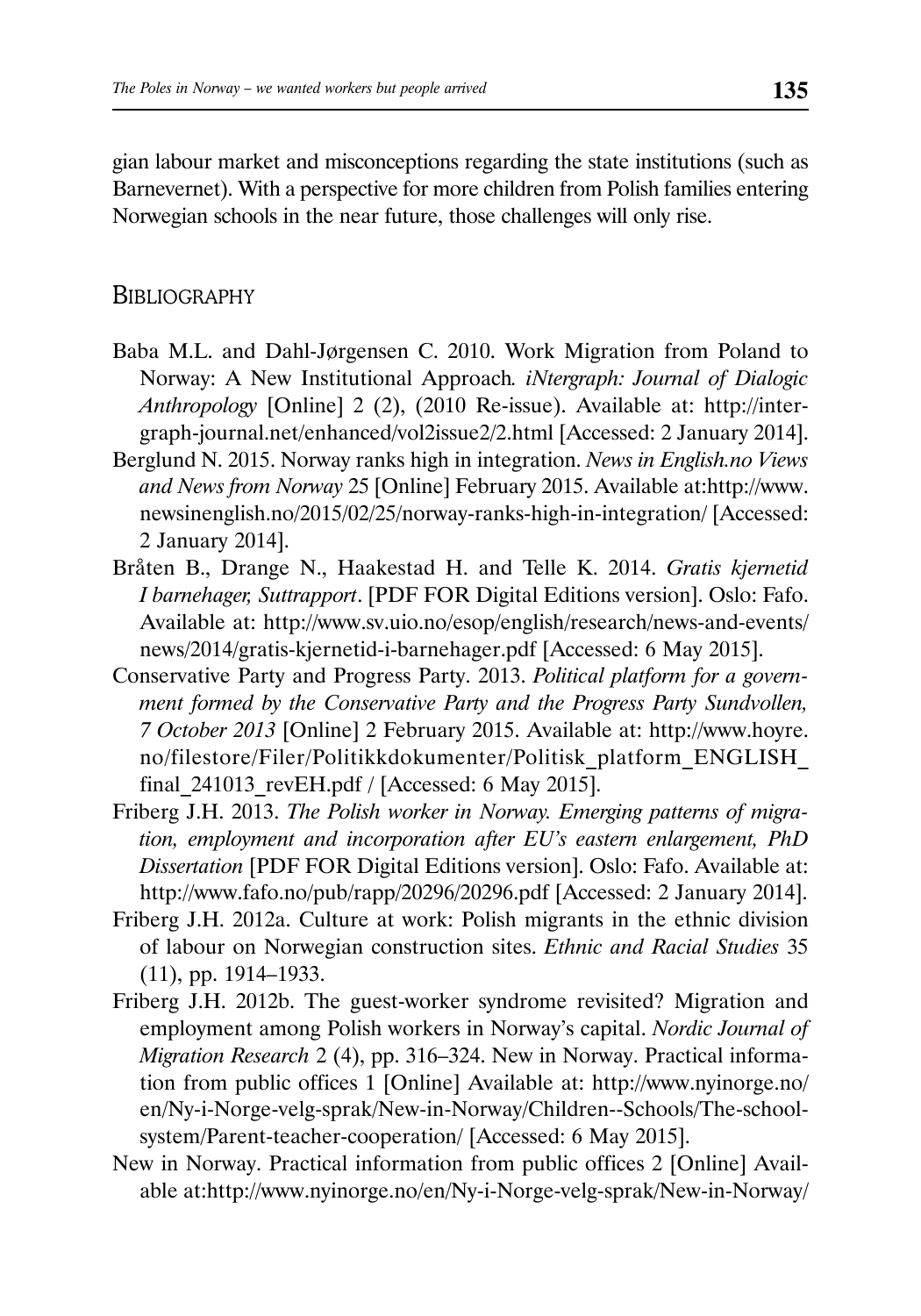Children--Schools/Assistance-for-children-and-families/Children-welfareservices/ [Accessed: 6 May 2015].

- Østby L. 2015. *The population with an immigrant back ground in 13 municipalities in Norway*. [PDF FOR Digital Editions version].Oslo Stattistick setralbyra. Available at: https://www.ssb.no/en/befolkning/artikler-og-publikasjoner/ attachment/216607? ts=14b34d59eb0 [Accessed: 6 May 2015].
- Polish Ministry of Foreign Affairs. 2013. *Raport o sytuacji Polonii i Polaków za granicą 2012*, [Online]. Available at: https://www.msz.gov.pl/resource/ b8b3993a-2df7-408b-a4c4-20b7ef465d34:JCR [Accessed: 2 January 2014].
- Ryndyk O. 2013. *Deconstructing Socio-Economic Integration of Polish Migrant Workers and Their Families in Rogaland.* [PDF FOR Digital Editions version]. Stavanger: Misjonshøgskolens forlag. Available at: http://www.sik. no/uploads/sik-rapport-2013-1.pdf [Accessed: 2 January 2014].
- Sassen S. 2005. The Global City: introducing a Concept. *Brown Journal of World Affairs* 9 (2) pp. 27-43. Statistics Norway Reports. 2013/64. *Attitudes towards immigrants and immigration 2013* [Online]. Available at: https:// www.ssb.no/en/befolkning/artikler-og-publikasjoner/holdninger-til-innvandrere-og-innvandring-2013 [Accessed: 2 January 2014].
- Statistics Norway Reports. 2013/37. *Immigration and immigrants in Norwegian municipalities* [Online]. Available at: http://www.ssb.no/en/befolkning/ artikler-og-publikasjoner/innvandrernes-fordeling-og-sammensetning-paakommunenivaa [Accessed: 2 January 2014].
- Statistics Norway, various data, [Online]. Available at: http://www.ssb.no
- Thorud E. et al. 2012 International Migration 2011–2012 IMO report for Norway. 2013. [PDF FOR Digital Editions version]. Oslo: Norwegian Ministry of Education and Research, Norwegian Ministry of Children, Equality and Social Inclusion, Norwegian Ministry of Justice and Public Security, Norwegian Ministry of Labour. Available at: http://www.regjeringen.no/upload/AD/publikasjoner/rapporter/2013/IMO\_report\_2011\_2012\_ final.pdf [Accessed: 2 January 2014].
- Thorud E. et al. 2013. *International Migration 2012–2013 IMO report for Norway.* [PDF FOR Digital Editions version]. Oslo: Norwegian Ministry of Education and Research, Norwegian Ministry of Children, Equality and Social Inclusion, Norwegian Ministry of Justice and Public Security, Norwegian Ministry of Labour. Available at: https://www.regjeringen.no/ globalassets/upload/BLD/Rapporter/2014/IMO\_Rapport\_2012\_2013/Norway IMO rapport 2012 2013.pdf [Accessed: 6 May 2015].
- Thorud E. et al. 2014. *International Migration 2013–2014 IMO report for Norway*. [PDF FOR Digital Editions version]. Oslo: Norwegian Ministry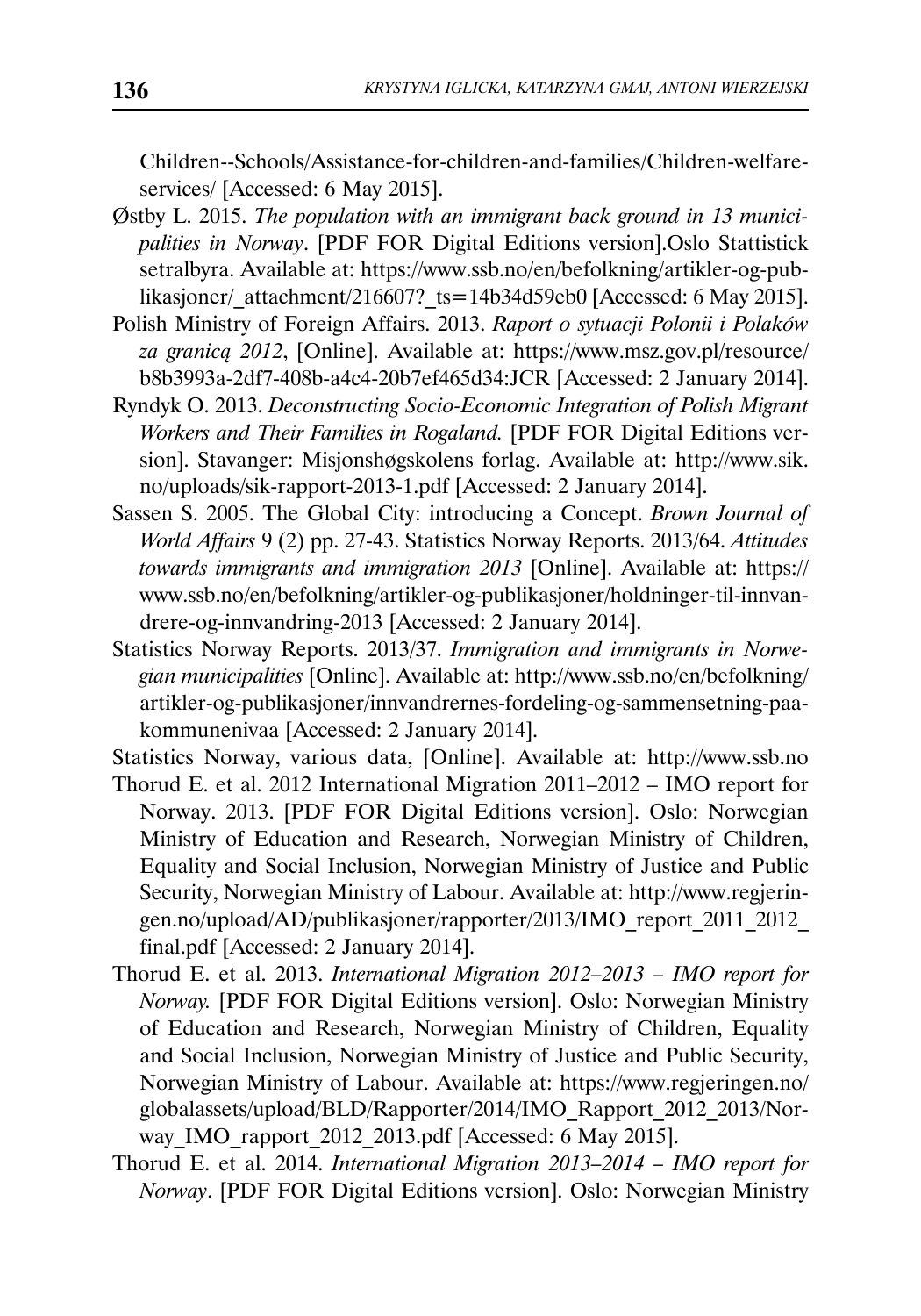of Education and Research, Norwegian Ministry of Children, Equality and Social Inclusion, Norwegian Ministry of Justice and Public Security, Norwegian Ministry of Labour. Available at: https://www.regjeringen.no/ contentassets/6857cc8822ee45208770edbd94fa5388/norway---imo-report-2013-2014-final.pdf [Accessed: 6 May 2015].

Tomczyk Maryon M. 2015. Polskie Dzieci Na Emigracji w Norwegii. Parę Kwestii Do Przemyślenia *NPORTAL.no Knowladge to Act together* [Online] 2 February 2015. Available at: http://www.nportal.no/news/2926/polskiedzieci-na-emigracji-w-norwegii-pare-kwestii-do-przemyslenia [Accessed: 2 January 2014].

THE POLES IN NORWAY – WE WANTED WORKERS BUT PEOPLE ARRIVED

### Summary

Former expectations related to free movement of people within the EEA can be, at least partially, in question. The article aims at highlighting basic trends in migration outflows of Poles to Norway, with special attention paid to the integration challenges, and in particular the integration of Polish children in Norway. Increasingly, more Poles decide on a more permanent settlement instead of shuttling between Norway and Poland. It is a challenge not only for them but also for the Norwegian society and policy in particular. The article is a result of the TRANSFAM project, funded by the Norway Grants, which is focused on studying transnational migrations and starting families by Poles in Norway. The project participants are the Jagiellonian University (leader) and its partners from the Polish-Norwegian consortium: the Centre for International Relations, Agder Research and Nova.

## POLACY W NORWEGII – POTRZEBOWALIŚMY PRACOWNIKÓW, A PRZYJECHALI LUDZIE

### Streszczenie

Początkowe oczekiwania związane ze swobodnym przepływem osób w obrębie Europejskiego Obszaru Gospodarczego mogą być, przynajmniej częściowo, postawione pod znakiem zapytania. Artykuł ten ma na celu